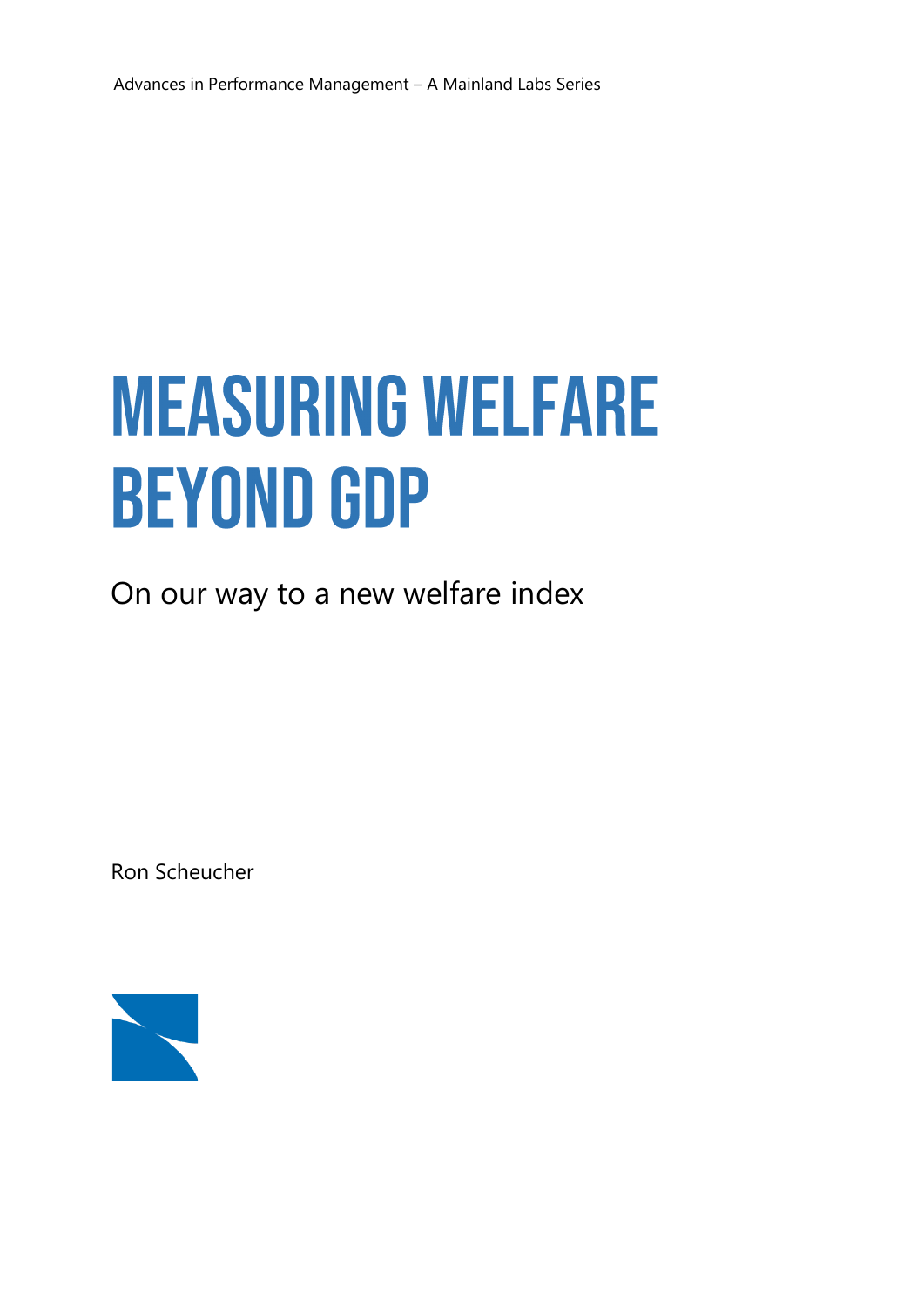# **I. INTRODUCTION**

Today, there is still a strong reliance on GDP data when it comes to comparing welfare levels between countries. This is despite of the criticism of the GDP measure, well established under economists. One aspect of it is the current conception of national accounts only recording activities rated via market price systems. This, of course, rules out any domestic work or the like, and any kind of (positive or negative) external effects in production and consumption not exerting influence on the economy in the period in question<sup>1</sup>. Also, the established system of accounting is notorious in its neglection of distributional aspects of national income. So, rather than building a utility-based measure of social welfare, current national accounts simply measure the value of market transactions<sup>2</sup> disregarding, in principle, their nature and the agents involved.

So, it is no wonder that there have been various attempts to provide welfare measures which go beyond GDP. Still, one has to admit that national income in a general sense can be at least a good starting point in the approximation of the utility reaped by the members of a society. In their 2016 essay on welfare measurement Jones and Klenow follow exactly that path. They propose an indicator for the welfare of a country which is (to a big extend) based on one major component of income namely consumption. In using the United States as the ruling stick in their study they try to assess by how much US consumption (given its current level of leisure, mortality and equality) has to be given up in order to match another country´s welfare based on the same variables. However, if the USA dominate as far as consumption is concerned, other countries might as well offset that advantage at least partly when other factors contributing to welfare are taken into account. In the case of France, for example, they show that based on consumption alone the country can only achieve a welfare level of about 60% of that of the USA, whereas if one adds the effects of all other variables this gap almost closes. Obviously, the opposite will also hold true for quite a substantial number of countries.

Jones and Klenow (2016, 2428) use "(…) a utility function to arrive at a consumptionequivalent welfare measure that can be compared across time for a given country as well as across countries". More precisely, they construct a relational measure  $(\lambda)$  which equalizes welfare levels between countries (i.e. between countries and the US) by adjusting consumption-based utility.

- (1)  $\mathbf{U_i} = \mathrm{E_i} \sum_{a=1}^{100} \beta^a u(C_{ai}, l_{ai}) S_i(a)$  $U_{us} = E_{us} \sum_{a=1}^{100} \beta^a u(C_{aus}, l_{aus}) S_{us}(a)$  $\wedge$  $=$   $\sim$
- (2)  $E_{us} \sum_{a=1}^{100} \beta^a u(\lambda_i C_{aus}, I_{aus}) S_{us}(a) = E_i \sum_{a=1}^{100} \beta^a u(C_{ai}, I_{ai}) S_i(a) =$

Ad (1): Expected utility of a representative individual of country i is given by the risk adjusted sum of flows of utility (U) contributed by consumption (C) and leisure (l) over the expected lifetime (probability S) of that individual. Building on expected aggregated utility relative performance of societies (i.e. countries) can be analyzed (see Table 1). Ad (2): λ, an adjusting factor specific to every single country (i) in the comparison, is key in the Jones/Klenow

<sup>1</sup> If, of course, these external effects are immediate they would be implicitly taken into account through (now altered) current values of production and consumption.

 $2$  This said, we have to state that a significant part of the utility "produced" in a society in a period is directly connected to the value of goods and services produced and/or traded in the same period.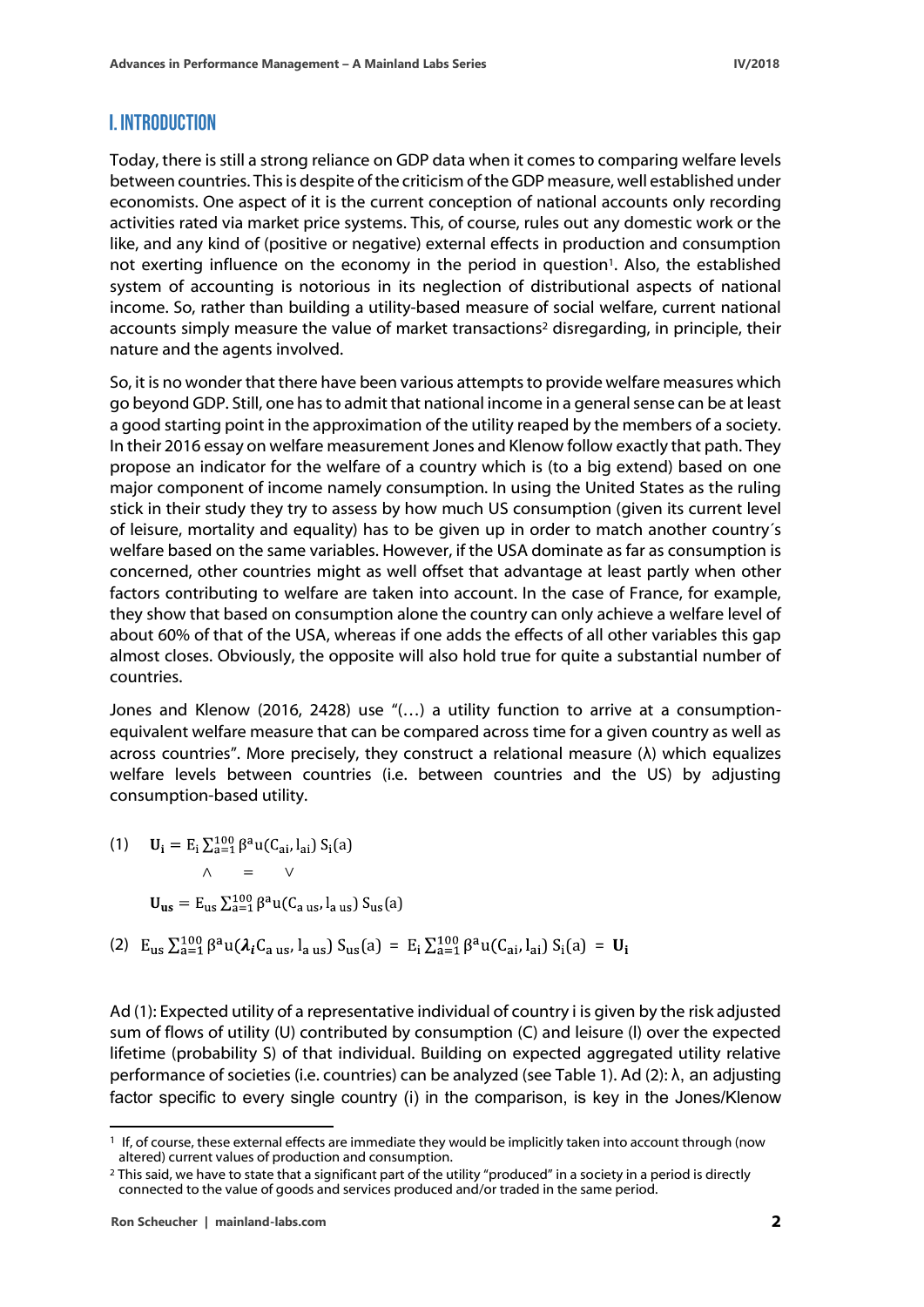welfare ranking. It defines by how much US consumption has to be reduced before the US welfare advantage over country i (expressed in utility units) is completely leveled out. Table 1 gives an overview over the ranking of countries based on factor  $\lambda_i$ .

|               | Welfare $\lambda$ | Income | log ratio | Life exp.        | C/Y               | Leisure         | ineq.             | ineq.             |
|---------------|-------------------|--------|-----------|------------------|-------------------|-----------------|-------------------|-------------------|
| <b>US</b>     | 100.0             | 100.0  | 0.000     | 0.000<br>77.4    | 0.000<br>0.897    | 0.000<br>877    | 0.000<br>0.538    | 0.000<br>1,091    |
| UK            | 96.6              | 75.2   | 0.250     | 0.086<br>78.7    | $-0.143$<br>0.823 | 0.073<br>579    | 0.136<br>0.445    | 0.097<br>826      |
| France        | 91.8              | 67.2   | 0.312     | 0.155<br>80. I   | $-0.152$<br>0.790 | 0.083<br>535    | 0.102<br>0.422    | 0.124<br>747      |
| <b>Italy</b>  | 80.2              | 66.1   | 0.193     | 0.182<br>80.7    | $-0.228$<br>0.720 | 0.078<br>578    | 0.086<br>0.421    | 0.075<br>905      |
| Spain         | 73.3              | 61.1   | 0.182     | 0.133<br>79.1    | $-0.111$<br>0.786 | 0.070<br>619    | 0.017<br>0.541    | 0.073<br>904      |
| Mexico        | 21.9              | 28.6   | $-0.268$  | $-0.156$<br>74.2 | $-0.021$<br>0.879 | $-0.010$<br>906 | $-0.076$<br>0.634 | $-0.005$<br>1,100 |
| Russia        | 20.7              | 37.0   | $-0.583$  | $-0.501$<br>67.1 | $-0.248$<br>0.733 | 0.035<br>753    | 0.098<br>0.489    | 0.032<br>1,027    |
| <b>Brazil</b> | 11.1              | 17.2   | $-0.436$  | $-0.242$<br>71.2 | 0.004<br>0.872    | 0.005<br>831    | $-0.209$<br>0.724 | 0.006<br>1,046    |
| S. Africa     | 7.4               | 16.0   | $-0.771$  | $-0.555$<br>60.9 | 0.018<br>0.887    | 0.054<br>650    | $-0.283$<br>0.864 | $-0.006$<br>1,093 |
| China         | 6.3               | 10.1   | $-0.468$  | $-0.174$<br>71.7 | $-0.311$<br>0.658 | $-0.016$<br>888 | 0.048<br>0.508    | $-0.014$<br>1,093 |
| Indonesia     | 5.0               | 7.8    | $-0.445$  | $-0.340$<br>67.2 | $-0.178$<br>0.779 | $-0.001$<br>883 | 0.114<br>0.445    | $-0.041$<br>1,178 |
|               |                   |        |           |                  |                   |                 |                   |                   |

#### **Table 1: Welfare across countries**

Source: Jones and Klenow 2016, p2445

In the following section, we will try to contrast the approach of Jones and Klenow to welfare measurement by drawing on the concept of a performance frontier in ℝ<sup>n,</sup> which can act as a reference for individual countries in their quest of maximizing the welfare of their people. In this context, we employ mathematical programming techniques to establish relative welfare levels, adopting basically the same variables which were used in the original Jones/Klenow study.

# **II. PERFORMANCE FRONTIERS AND THE MEASUREMENT OF RELATIVE WELFARE**

#### **1. MODELLING WELFARE PRODUCTION**

In our context, the concept of a performance frontier draws on the idea of a country´s welfare potential being based on a whole set of parameters such as income together with labor conditions and a range of societal factors responsible for outcomes as diverse as the distribution of wealth and life expectancy. Together these parameters or the specific formation of these parameters, respectively, determine what can be seen as an upper bound to the welfare possibly generated by that country. Having said that it is clear that the specific performance of a country can be measured vis-a-vis such a bound. This idea can be further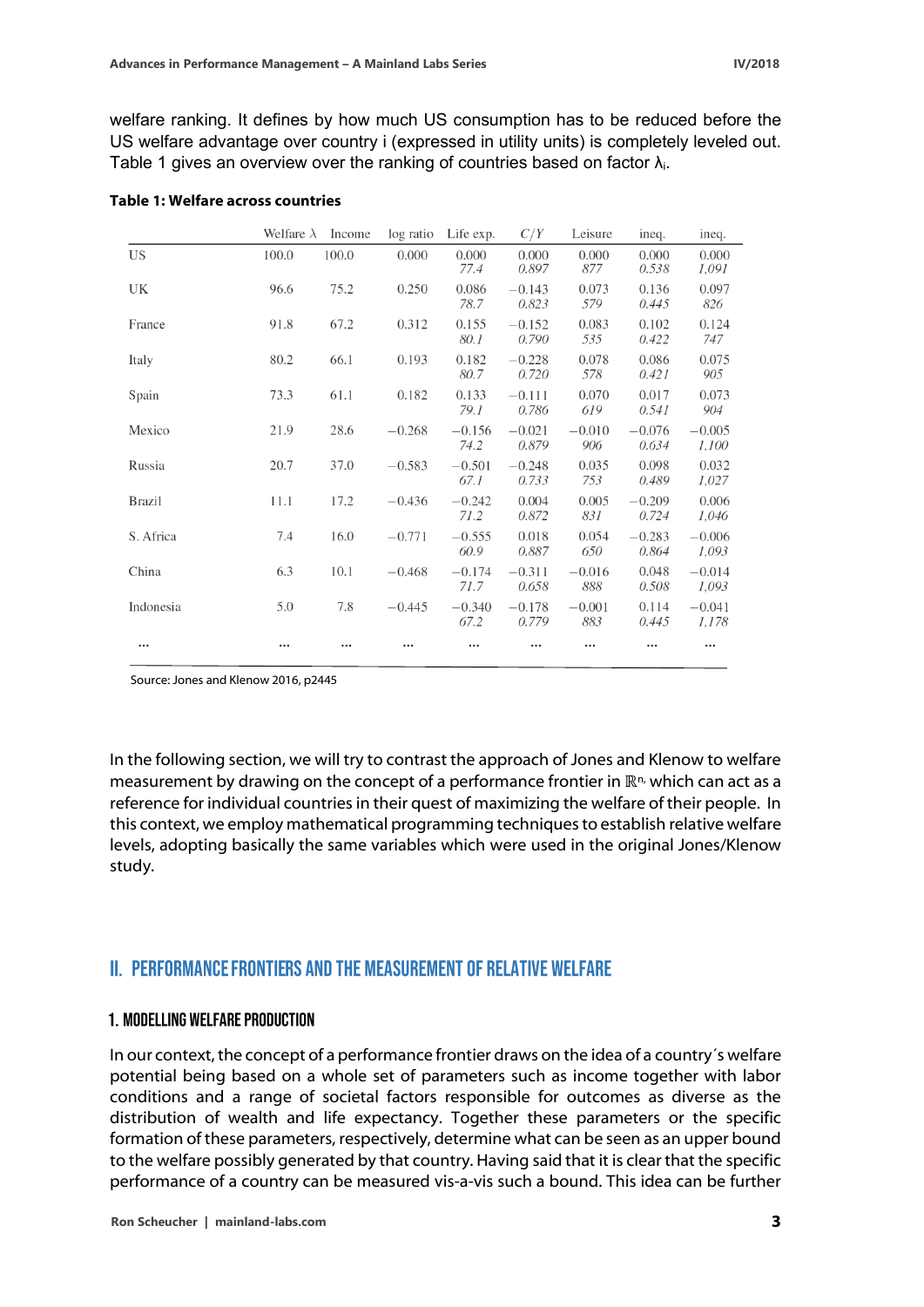developed by employing mathematical optimization to identify slack in the organization of wealth and reach some sort of performance measure accordingly.

Since we can never know the exact inner functioning of the welfare formation process, following this path of analysis we have a number of methodological options to (up to a certain degree) estimate performance, among those specifically one which does without the exact layout of a welfare production function videlicet the instrument of data envelopment analysis (DEA). So, when trying to establish a performance measure relative to a group of peer countries, in line with the basic idea behind the Jones and Klenow study as is the case here, we will use DEA to establish the relative position of a country in the welfare production possibility set defined by the countries´ individual upper welfare bounds and linear combinations of those bounds in  $\mathbb{R}^{\text{m}}_{+}$  (m indicating the number of performance dimensions entering into the comparison).

Obviously, the choice of performance dimensions – as is the case in any act of performance measurement – to a large extent preempts the outcome of the exercise. But this does not bother us too much, since here (for comparison reasons) we will more or less follow the logic of Jones and Klenow as far as the selection of decision variables is concerned. This means that consumption and time spend on leisure will both play an important role, as well as distributional effects and life expectancy. Where we differ is in the way we roll out the benchmarking process (the benchmark being the reference needed to establish the relative welfare position of each of the countries in the sample). Whereas Jones and Klenow a priori introduce the US as their measuring stick we will leave that to a self-referencing procedure involving individual welfare potentials established by projecting each of the countries on to their respective bit of the m-dimensional performance surface. This process is run employing non-parametric data envelopment analysis. The specific model used for that matter is laid out below.

## **2. EVALUATING WELFARE PRODUCTION**

#### 2.1. THE MODEL

Given a big variety of modelling options we settle for a non-radial DEA approach specifically assuming constant returns to scale (CRS). This is despite of the fact that increased levels of welfare will see (following marginalist reasoning) eventually decreasing marginal values in overall welfare production which would - no doubt - call for a VRS approach. On the other hand, in our analysis we want to produce an unambiguous ranking, like the one in the Jones and Klenow study<sup>3</sup>, with one country acting as the ultimate reference and all others positioned relatively to it. This we can only provide by employing some kind of a CRS model.

<sup>&</sup>lt;sup>3</sup> Canceling out any ambiguity using a CRS scheme makes sense but we have to bear in mind that Jones and Klenow must assume (in order to make their factor  $\lambda$  comparable and applicable across countries) that (1) welfare is an absolute concept detached from the fact that there are in practice different qualities and characteristics of the social systems analyzed, and (2) that a however derived absolute standard of welfare (the benchmark, e.g. the US) is fully divisible and scalable.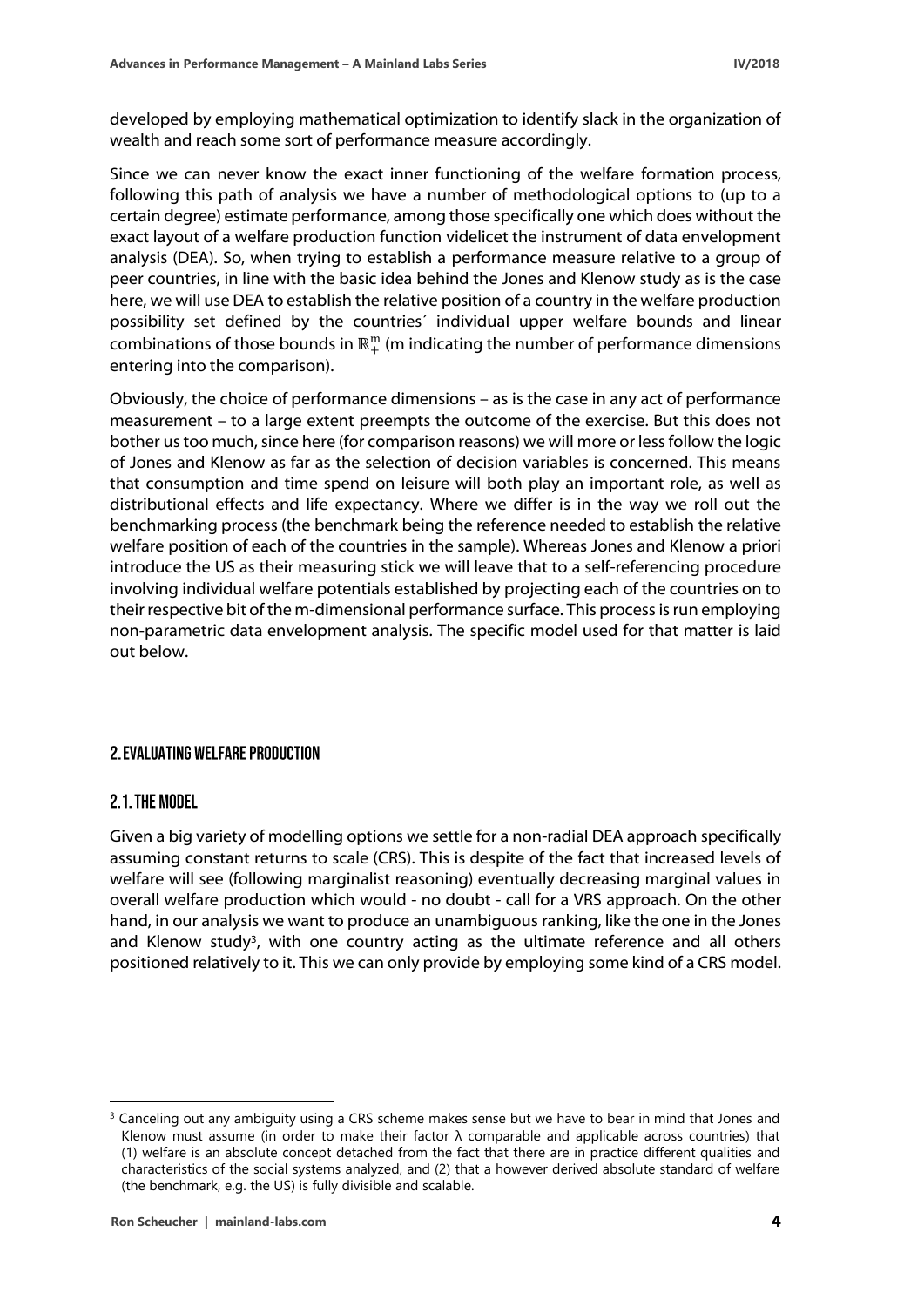(1) 
$$
\delta^* = \min_{\lambda, s^-, s^+} \frac{1 + \frac{1}{m} \sum_{i=1}^m \frac{S_i}{x_{ih}}}{1 - \frac{1}{S} \sum_{r=1}^S \frac{S_r^+}{y_{rh}}}
$$

subject to:

$$
x_h + s^- = \sum_{j=1, j \neq h}^n x_j \lambda_j
$$
  

$$
y_h - s^+ = \sum_{j=1, j \neq h}^n y_j \lambda_j
$$
  

$$
\lambda \ge 0, s^- \ge 0, s^+ \ge 0
$$

(1) shows a quite straightforward slack-based super-efficiency measure (Super-SBM) of performance which is non-oriented or simultaneously input and output oriented, respectively. We use this basic model in a three-dimensional setting with one input and two outputs, tracking respective realizations for two (non-consecutive) years, 1980 and 2007<sup>4</sup>, and a couple of slightly different configurations of performance dimensions. Figure 1 gives an overview over two of three fully developed SBM variants, one of which (model 1) we will further lay out below.



**Fig. 1: SBM-variants**

All these models are – as stated above – in line with the Jones and Klenow perception of welfare contributing variables. Here, in the framework of DEA, with model 1, we decide on one input representing some sort of opportunity cost of living in any of the 128 countries in

<sup>4</sup> Actually, for our calculation to make the best of sense this time span is probably too long. Indeed, our approach (see below) is designed to offer a consistent welfare measure over a much shorter period, e.g. two to five years.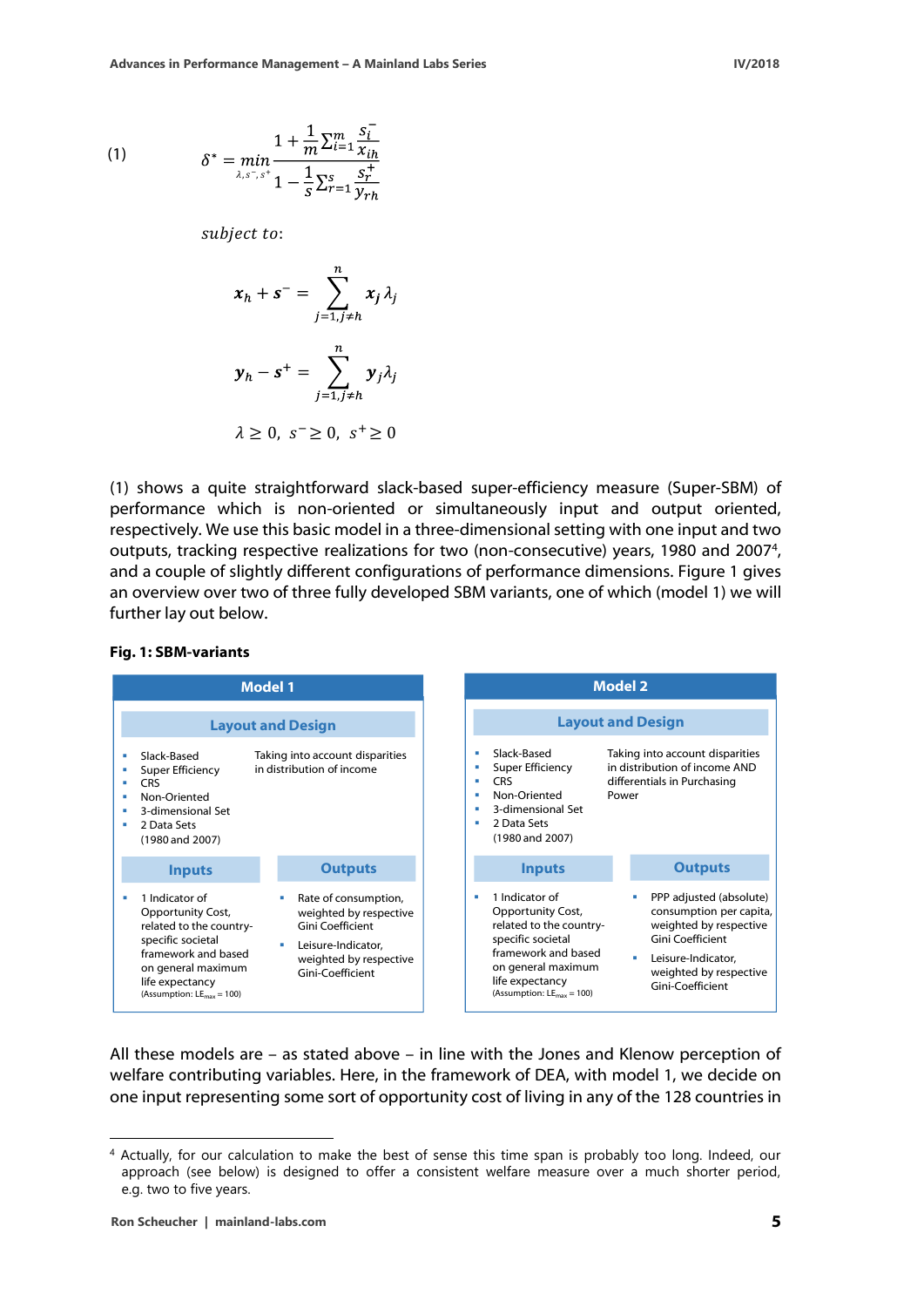the sample. Since life expectancy (while depending on a whole range of factors) can - as a variable (LE<sub>act</sub>) - perfectly represent the effects of the overall strain on a population, we construct a measure which uses relative deviations from a presumed maximum life expectancy (LE<sub>max</sub>) of 100 years as a proxi for these opportunity costs. Equation (2) describes the relevant cost ratio o (opportunity costs expressed in normalized life years lost) employed in the models.

(2) 
$$
o_i = (LE_{max} - LE_{act,i})/LE_{max}
$$
  $LE_{max} = 100$   $i = 1, ..., 128$ 

On the output-side of the model we do use consumption (as the main component of income) and leisure as descriptors of welfare gains (contributions to aggregate utility levels) but at the same time provide that inequalities in the distribution of income are taken into account by relating the respective values to the Gini coefficient. In our models we treat leisure, its amount and all the different manifestations and levels of quality connected to it, as another form of income, and prone to the same kind of potentially skewed distribution within population as consumption. (3) gives an overview of performance dimensions 2 and 3 of model 1 (outputs 1 and 2), the inequality-adjusted consumption rate  $c_{\text{G}}$ , and the inequalityadjusted leisure values,  $I_G$ .

(3)

$$
c_{G,i} = \frac{c_{act,i}}{G_i}
$$
  $i = 1, ..., 128$   

$$
l_{G,i} = \frac{l_{act,i}}{G_i}
$$

#### 2.2. DEVELOPING A NEW WELFARE MEASURE USING DEA

While in the appendix we provide the data sets for model 1 and the respective Super-SBM results (see page 9), we are now concerned with constructing a potent general welfare measure based on specific characteristics of cross-period performance vectors of the individual countries, challenging the Jones and Klenow assessment. We define cross-period performance vectors as vectors running from the origin to positions in (intertemporal) efficiency space (geometrical space containing all possible combinations of efficiency scores of 1980 and 2007) taken by the individual countries. For a depiction of performance vectors in efficiency space see figure 2.

We are specifically interested in two of the features of these vectors, (a) the length of the respective line segments, or the distance from the origin to points in  $\mathbb{R}_+^2$  efficiency space, i.e. our indicator of achieved relative welfare levels (w<sup>i</sup>), and (b) in the angle between the adjacent and the performance vector (hypotenuse of a right triangle), i.e. our indicator of welfare dynamics between periods  $(w<sup>d</sup>)$ . See (4) and (5) for notations.

(4) Relative Welfare Level 
$$
w_i^l = \sqrt{(\delta_i^{1980})^2 + (\delta_i^{2007})^2}
$$
  $i = (1, ..., 218)$ 

(5) Welfare Dynamics

$$
w_i^d = \tan^{-1}(\frac{\delta_i^{2007}}{\delta_i^{1980}})
$$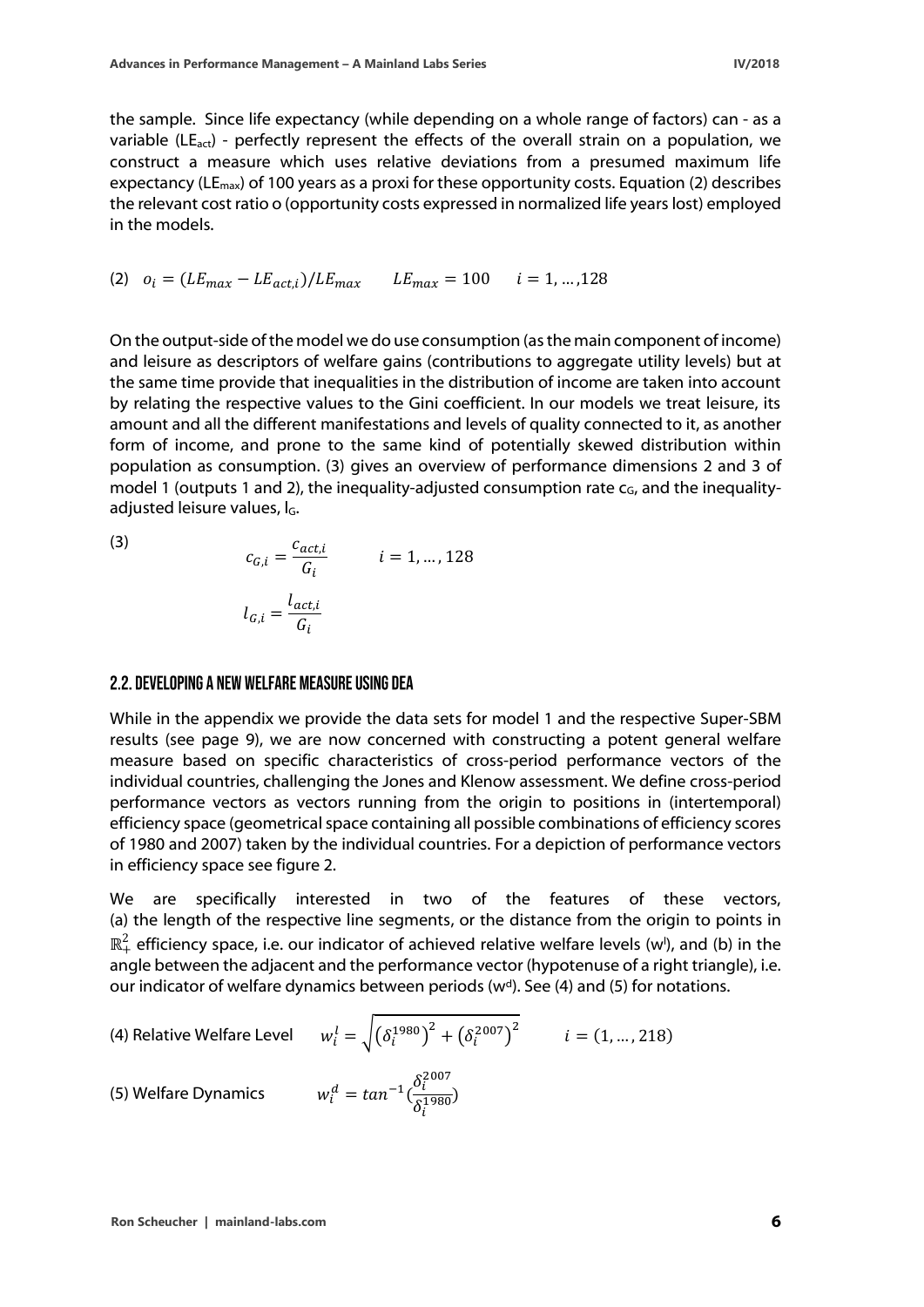

**Fig.2: Countries in intertemporal efficiency space** 

In order to build a strong overall welfare measure we integrate both aspects of welfare production. Using welfare improvements  $(w<sup>d</sup>)$  as a lever, see (6), we are able to give more meaning to achieved welfare levels and at the same time solving issues of ambiguity inherent in criterion (4). Both aspects of welfare production (exploitation of welfare potentials, and improvements in it over time), when employed together in a CRS setting, provide a clear-cut welfare ranking of countries. Since the underlying welfare measure represents a cross-period average our approach also contributes to the quality of results considering the complexity of welfare-related data and the likelihood of measurement errors on the way.

(6) Overall welfare measure 
$$
W_i = w_i^l \left(\frac{w_i^d}{45}\right)
$$

One note on the formation of the lever mentioned above. Obviously, it brings welfare growth into the equation. In order to take into account both welfare improvement and decline, we normalize the value of the slope of the individual performance vectors or, better, the value of the angle produced by these vectors using a constant reflecting zero growth between periods (i.e. 45 degree angle).

Table 2 gives an overview of the results produced employing our new overall welfare measure in rating the 128 countries of the Jones and Klenow study.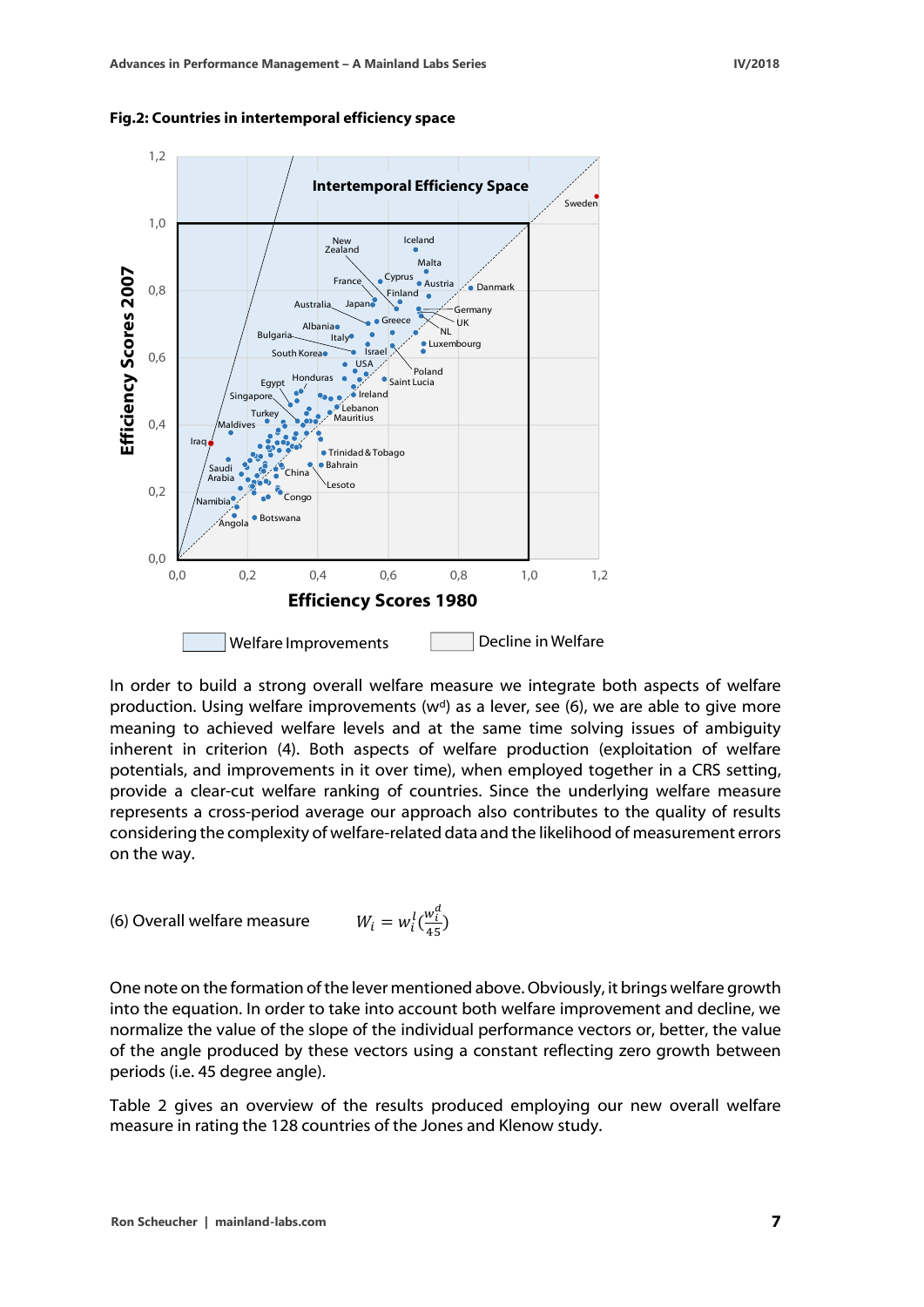|                          | Sample                           | <b>Efficiency Scores</b><br>Indicators |              |                | Sample         |                                                         | <b>Efficiency Scores</b> |  |            | Indicators                      |              |              |                |                |                                                         |                |
|--------------------------|----------------------------------|----------------------------------------|--------------|----------------|----------------|---------------------------------------------------------|--------------------------|--|------------|---------------------------------|--------------|--------------|----------------|----------------|---------------------------------------------------------|----------------|
|                          | Country                          | 1980                                   | 2007         |                |                | Rel. Welfare Level Welfare Dynamics Welfare Performance | Rang                     |  |            | Country                         | 1980         | 2007         |                |                | Rel. Welfare Level Welfare Dynamics Welfare Performance | Rang           |
| $\mathbf{1}$             | Maldives                         | 0,15                                   | 0,38         | 40,67          | 67,64          | 61,13                                                   | 51                       |  | 65         | Jganda                          | 0,23         | 0,23         | 32,82          | 44,30          | 32,31                                                   | 110            |
| $\overline{\phantom{a}}$ | South Korea                      | 0,42                                   | 0,61         | 74,30          | 55,34          | 91,37                                                   | 23                       |  | 66         | Mali                            | 0.22         | 0.23         | 31,78          | 46,20          | 32,62                                                   | 109            |
| $\overline{3}$           | Bhutan                           | 0,24                                   | 0,34         | 41,00          | 54,87          | 49,98                                                   | 73                       |  | 67         | Switzerland                     | 0,50         | 0,62         | 79,58          | 50,81          | 89,86                                                   | 25             |
| $\Delta$                 | Iran                             | 0.26                                   | 0.35         | 43,73          | 53,33          | 51,83                                                   | 68                       |  | 68         | Belgium                         | 0.72         | 0.78         | 106.21         | 47,49          | 112,07                                                  | 8              |
| 5                        | Egypt                            | 0.32                                   | 0,46         | 56,22          | 54,91          | 68,59                                                   | 43                       |  | 69         | Kuwait                          | 0.24         | 0,26         | 35,52          | 47,14          | 37,21                                                   | 105            |
| 6                        | Cape Verde                       | 0,34                                   | 0,49         | 59,97          | 55,39          | 73,80                                                   | 36                       |  | 70         | Mauritius                       | 0.44         | 0.44         | 61,77          | 45,08          | 61,87                                                   | 50             |
| $\overline{7}$           | Turkey                           | 0,26                                   | 0,41         | 48,49          | 57,91          | 62,41                                                   | 49                       |  | 71         | Canada                          | 0.61         | 0,67         | 91,21          | 47,66          | 96,61                                                   | 20             |
| 8                        | Singapore                        | 0,34                                   | 0,41         | 53,56          | 50,09          | 59,63                                                   | 54                       |  | 72         | Norway                          | 0,70         | 0,62         | 93,60          | 41,42          | 86,16                                                   | 27             |
| 9                        | Cyprus                           | 0,58                                   | 0,83         | 100,91         | 54,97          | 123,27                                                  | $\overline{4}$           |  | 73         | Mexico                          | 0,29         | 0,38         | 48,01          | 53,02          | 56,57                                                   | 61             |
| 10                       | Cambodia                         | 0,20                                   | 0,27         | 33,83          | 53,65          | 40,33                                                   | 95                       |  | 74         | Honduras                        | 0,35         | 0,50         | 61,31          | 54,74          | 74,59                                                   | 35             |
| 11                       | Argentina                        | 0,44                                   | 0,48         | 64,82          | 47,39          | 68,27                                                   | 45                       |  | 75         | Denmark                         | 0,84         | 0,81         | 116,35         | 43,99          | 113,73                                                  | $\overline{7}$ |
| 12                       | Iraq                             | 0,10                                   | 0,35         | 35,98          | 74,56          | 59,62                                                   | 55                       |  | 76         | Nepal                           | 0,21         | 0,29         | 36,04          | 54,57          | 43,70                                                   | 91             |
| 13                       | Poland                           | 0,61                                   | 0,64         | 88,35          | 45,98          | 90,28                                                   | 24                       |  | 77         | Ecuador                         | 0.26         | 0.33         | 42,19          | 51,94          | 48,70                                                   | 77             |
| 14                       | China                            | 0,30                                   | 0,27         | 40,69          | 42,23          | 38,18                                                   | 99                       |  | 78         | Chad                            | 0,29         | 0,21         | 35,82          | 36,59          | 29,13                                                   | 117            |
| 15                       | St. Vincent                      | 0.48                                   | 0,54         | 71,88          | 48,28          | 77,12                                                   | 32                       |  | 79         | Panama                          | 0.34         | 0.33         | 47,72          | 44,32          | 47,00                                                   | 82             |
| 16                       | Malta                            | 0,71                                   | 0,86         | 111,35         | 50,32          | 124,51                                                  | $\overline{\mathbf{3}}$  |  | 80         | Belize                          | 0.54         | 0,55         | 77,07          | 45,59          | 78,08                                                   | 30             |
| 17                       | Vietnam                          | 0,30                                   | 0,41         | 50,96          | 53,32          | 60,38                                                   | 53                       |  | 81         | Costa Rica                      | 0,41         | 0,49         | 63,59          | 50,07          | 70,75                                                   | 38             |
| 18                       | Bolivia                          | 0,18                                   | 0,25         | 31,34          | 54,07          | 37,66                                                   | 103                      |  | 82         | Pakistan                        | 0.38         | 0,41         | 55,98          | 47,20          | 58,71                                                   | 57             |
| 19                       | Portugal                         | 0,48                                   | 0,58         | 75,29          | 50,45          | 84,41                                                   | 28                       |  | 83         | Ghana                           | 0.29         | 0.35         | 44,88          | 50,39          | 50,25                                                   | 70             |
| 20                       | Oman                             | 0.27                                   | 0.31         | 41.02          | 49.22          | 44.86                                                   | 89                       |  | 84         | Nigeria                         | 0.18         | 0.21         | 27.81          | 49.25          | 30,44                                                   | 116            |
| 21                       | Greece                           | 0,57                                   | 0,71         | 90,89          | 51,23          | 103,47                                                  | 15                       |  | 85         | Burkina Faso                    | 0,23         | 0,25         | 33,75          | 47,36          | 35,52                                                   | 106            |
| 22                       | Mongolia                         | 0,37                                   | 0,38         | 52,64          | 45,45          | 53,16                                                   | 65                       |  | 86         | Morocco                         | 0,31         | 0,36         | 47,76          | 49,40          | 52,43                                                   | 67             |
| 23                       | Ireland                          | 0,50                                   | 0,49         | 70,25          | 44,18          | 68,98                                                   | 42                       |  | 87         | Uruguay                         | 0,37         | 0.43         | 56,99          | 49,54          | 62,73                                                   | 48             |
| 24                       | Lao                              | 0,27                                   | 0,33         | 43,00          | 50,40          | 48,16                                                   | 78                       |  | 88         | Paraguay                        | 0.29         | 0,32         | 43,53          | 47,96          | 46,38                                                   | 85             |
| 25                       | Japan                            | 0,56                                   | 0,76         | 94,08          | 53,57          | 112,01                                                  | 9                        |  | 89         | Syria                           | 0,52         | 0,53         | 74,66          | 45,74          | 75,88                                                   | 33             |
| 26                       | Spain                            | 0,56                                   | 0,67         | 87,03          | 50,20          | 97,08                                                   | 19                       |  | 90         | Colombia                        | 0.25         | 0,28         | 38,03          | 48,41          | 40,91                                                   | 94             |
| 27                       | Macao                            | 0,41                                   | 0,36         | 54,36          | 41,07          | 49,61                                                   | 75                       |  | 91         | Angola                          | 0,16         | 0,13         | 20,93          | 38,15          | 17,74                                                   | 127            |
| 28                       | Hungary                          | 0,68                                   | 0,68         | 95,82          | 44,83          | 95,45                                                   | 21                       |  | 92         | Benin                           | 0,24         | 0,27         | 35,90          | 47,82          | 38,15                                                   | 100            |
| 29                       | Thailand                         | 0,33                                   | 0,36         | 49,18          | 47,11          | 51,49                                                   | 69                       |  | 93         | Namibia                         | 0,16         | 0,18         | 24,26          | 48,26          | 26,02                                                   | 123            |
| 30                       | Indonesia                        | 0,29                                   | 0,38         | 47,43          | 52,65          | 55,49                                                   | 62                       |  | 94         | Comoros                         | 0,27         | 0,37         | 45,32          | 53,96          | 54,35                                                   | 63             |
| 31                       | Finland                          | 0.64                                   | 0.77         | 99,63          | 50.37          | 111,51                                                  | 10                       |  | 95         | Venezuela                       | 0.36         | 0.40         | 53,70          | 47,97          | 57,24                                                   | 60             |
| 32                       | Austria                          | 0,69                                   | 0,82         | 107,33         | 49,94          | 119,12                                                  | 5                        |  | 96         | Mauritania                      | 0,28         | 0,27         | 38,91          | 43,57          | 37,68                                                   | 102            |
| 33                       | Lebanon                          | 0.46                                   | 0.45         | 64,30          | 44,77          | 63,97                                                   | 47                       |  | 97         | Togo                            | 0.24         | 0.31         | 38,81          | 52,09          | 44,93                                                   | 88             |
| 34                       | Hong Kong                        | 0,48                                   | 0,54         | 71,87          | 48,36          | 77,24                                                   | 31                       |  | 98         | Philippines                     | 0,32         | 0,32         | 45,46          | 45,50          | 45,96                                                   | 86             |
| 35                       | Albania                          | 0.46                                   | 0,69         | 82.82          | 56,53          | 104.04                                                  | 14                       |  | 99         | Bangladesh                      | 0.37         | 0.41         | 55,31          | 47,98          | 58,97                                                   | 56             |
| 36                       | <b>United Kingdom</b>            | 0,69                                   | 0,73         | 100,84         | 46,74          | 104,74                                                  | 13                       |  | 100        | Senegal                         | 0,25         | 0,28         | 37,52          | 47,70          | 39,77                                                   | 96             |
| 37                       | Brazil                           | 0,23                                   | 0,30         | 37,71          | 52,20          | 43,74                                                   | 90                       |  | 101        | Jordan                          | 0,46         | 0,48         | 66,77          | 46,10          | 68,40                                                   | 44             |
| 38                       | Bahamas                          | 0,22                                   | 0,31         | 37,98          | 53,85          | 45,45                                                   | 87                       |  | 102        | Ethiopia                        | 0,30         | 0,35         | 46,19          | 48,90          | 50,19                                                   | 71             |
| 39                       | Sri Lanka                        | 0,41                                   | 0,49         | 63,75          | 49,63          | 70,30                                                   | 39                       |  | 103        | Madagascar                      | 0,22         | 0,31         | 37,99          | 55,14          | 46,55                                                   | 84             |
| 40                       | New Zealand                      | 0,63                                   | 0,75         | 97,28          | 50,02          | 108,14                                                  | 11                       |  | 104        | Qatar                           | 0,29         | 0,21         | 35,78          | 36,49          | 29,01                                                   | 119            |
| 41                       | Australia                        | 0,54                                   | 0,70         | 88,78          | 52,17          | 102,93                                                  | 17                       |  | 105        | Sao Tome/Princi                 | 0,40         | 0,41         | 56,96          | 46,00          | 58,23                                                   | 58             |
| 42                       | <b>Barbados</b>                  | 0.40                                   | 0,42         | 58,50          | 46,46          | 60,40                                                   | 52                       |  | 106        | Saint Lucia                     | 0.59         | 0.54         | 79,80          | 42,24          | 74,91                                                   | 34             |
| 43                       | Iceland                          | 0,68                                   | 0,92         | 114,60         | 53,58          | 136,46                                                  | $\overline{2}$           |  | 107        | South Africa                    | 0,17         | 0,16         | 23,12          | 42,30          | 21,73                                                   | 126            |
| 44                       | India                            | 0.35                                   | 0.34         | 48,43          | 43,83          | 47,18                                                   | 81                       |  | 108        | Rwanda                          | 0.21         | 0.22         | 30,32          | 45,54          | 30,69                                                   | 114            |
| 45                       | Italy                            | 0,50                                   | 0,66         | 83,07          | 53,14          | 98,09                                                   | 18                       |  | 109        | Gabon                           | 0.22         | 0,21         | 30,13          | 43,46          | 29,10                                                   | 118            |
| 46                       | Erance                           | 0,56                                   | 0,77         | 95,61          | 53,92          | 114,56                                                  | 6                        |  | 110        | Suriname                        | 0.40         | 0.38         | 55,10          | 42,92          | 52,55                                                   | 66             |
| 47                       | Saudi Arabia                     | 0,15                                   | 0.30         | 33,14          | 63,55          | 46,80                                                   | 83                       |  | 111        | Lesotho                         | 0.38         | 0.28         | 47,36          | 36,54          | 38,46                                                   | 98             |
| 48                       | Peru                             | 0,26                                   | 0,33         | 41,91          | 50,91          | 47,42                                                   | 80                       |  | 112        | Malawi                          | 0,22         | 0,22         | 30,55          | 45,12          | 30,63                                                   | 115            |
| 49                       | Luxembourg                       | 0,70                                   | 0,64         | 95,20          | 42,40          | 89,69                                                   | 26                       |  | 113        | Djibouti                        | 0,25         | 0,26         | 36,10          | 46,72          | 37,48                                                   | 104            |
| 50                       | Sudan                            | 0,31                                   | 0,34         | 46,67          | 47,56          | 49,32                                                   | 76                       |  | 114        | Niger                           | 0,19         | 0,28         | 34,24          | 55,36          | 42,13                                                   | 93             |
| 51                       | Tunisia                          | 0,31                                   | 0,40         | 50,23          | 52,12          | 58,17                                                   | 59                       |  | 115        | Bahrain                         | 0,41         | 0,28         | 49,83          | 34,24          | 37,92                                                   | 101            |
| 52                       |                                  | 0,42                                   | 0,48         | 63,93          | 48,83          | 69,37                                                   | 41                       |  | 116        |                                 | 0,22         | 0,20         | 29,57          | 41,99          | 27,58                                                   | 121            |
| 53                       | Dominican Rep.<br>Germany        | 0,69                                   | 0,75         | 101,60         | 47,27          | 106,72                                                  | 12                       |  | 117        | Cameroon<br>Zimbabwe            | 0,29         | 0,21         | 35,36          | 35,56          | 27,95                                                   | 120            |
|                          |                                  |                                        |              |                |                |                                                         |                          |  |            |                                 |              |              |                |                |                                                         |                |
| 54<br>55                 | <b>United States</b><br>Bulgaria | 0,51<br>0,50                           | 0,56<br>0,51 | 75,60<br>71,86 | 47,87<br>45,55 | 80,42<br>72,74                                          | 29<br>37                 |  | 118<br>119 | C. Afr. Republi<br>Cote divoire | 0,28<br>0,24 | 0,25<br>0.23 | 37,60<br>32,86 | 41,15<br>43,54 | 34,38<br>31,79                                          | 107<br>112     |
|                          |                                  | 0,22                                   |              |                |                |                                                         |                          |  | 120        |                                 | 0,25         |              | 30,55          |                |                                                         | 125            |
| 56                       | Botswana                         |                                        | 0,12         | 25,30          | 29,12          | 16,37                                                   | 128                      |  |            | Zambia                          |              | 0,18         |                | 35,93          | 24,39                                                   |                |
| 57                       | Jamaica                          | 0,38                                   | 0,45         | 58,46          | 49,90          | 64,82                                                   | 46                       |  | 121        | Kenya                           | 0,26         | 0,23         | 34,76          | 40,94          | 31,63                                                   | 113            |
| 58<br>59                 | Israel                           | 0,54                                   | 0,64         | 83,99          | 49,68          | 92,72                                                   | 22                       |  | 122        | Tanzania                        | 0.30         | 0,28         | 40,81          | 43,26          | 39,23                                                   | 97             |
|                          | Sweden                           | 1,19                                   | 1,08         | 161,06         | 42,13          | 150,79                                                  | $\overline{1}$           |  | 123        | Swaziland                       | 0,26         | 0,19         | 31,99          | 35,48          | 25,23                                                   | 124            |
| 60                       | Malaysia                         | 0.33                                   | 0.34         | 47,05          | 45,61          | 47,68                                                   | 79                       |  | 124        | Guinea                          | 0.20         | 0.24         | 31,18          | 49,23          | 34,11                                                   | 108            |
| 61                       | Guatemala                        | 0,24                                   | 0,34         | 41,18          | 54,53          | 49,90                                                   | 74                       |  | 125        | Sierra Leone                    | 0,26         | 0.23         | 34,46          | 42,19          | 32,30                                                   | 111            |
| 62                       | Netherlands                      | 0,70                                   | 0,72         | 100,46         | 46,15          | 103,02                                                  | 16                       |  | 126        | Trinidad/Tobago                 | 0,42         | 0,32         | 52,50          | 37,09          | 43,27                                                   | 92             |
| 63<br>64                 | Chile                            | 0,34                                   | 0,37         | 50,41          | 47,72          | 53,45                                                   | 64<br>40                 |  | 127        | Liberia                         | 0,24         | 0,34         | 41,13          | 54,77          | 50,06                                                   | 72<br>122      |
|                          | Fiji                             | 0,34                                   | 0,47         | 58,26          | 54,02          | 69,94                                                   |                          |  | 128        | Congo                           | 0,30         | 0,20         | 35,56          | 33,95          | 26,83                                                   |                |

#### **Tab. 2: A new overall welfare measure - results for the sample of 128 countries**

#### **2.3. CONCLUDING REMARKS**

At the first glance these results seem plausible taking into account e.g. the specific social conditions still prevailing in some of the formally richer countries in the sample. After all, with their working population "imported" on a massive scale (roughly 90% of the overall population), low standard of living for the many and exploitative labor schemes, why should prominent countries of the golf region rank any higher? To a lesser extend this also holds true for the United States (the ruling stick or role model in the Jones and Klenow study) which in our ranking holds position 29 out of 128. That all the top positions in our ranking are occupied by European countries known for solid economies and high social standards does not come as a surprise (Sweden being on top of the list, followed by Iceland<sup>5</sup>).

We are talking pre-financial crises Iceland here, in 2007.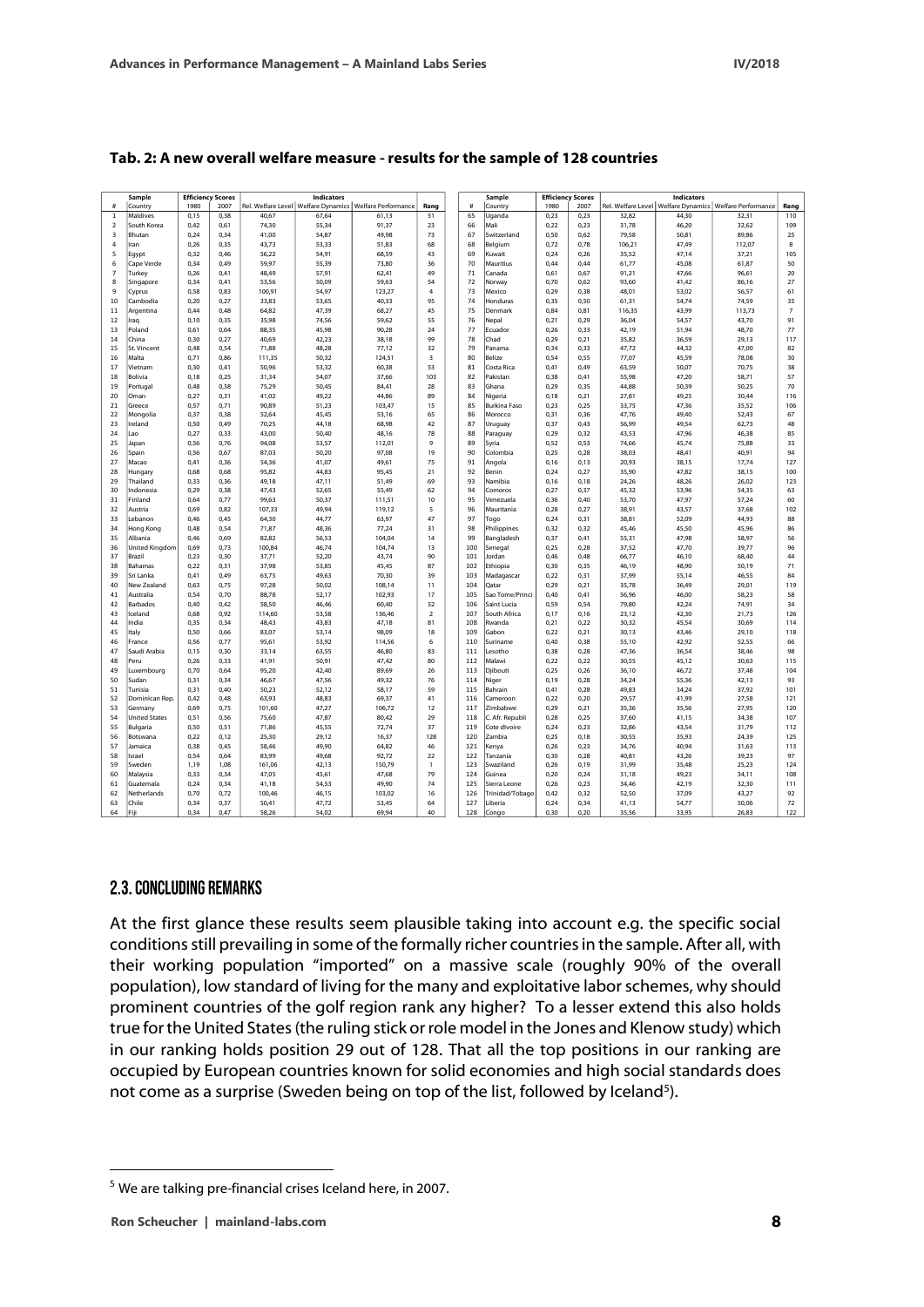But even when the results seem more in line with reality, compared to the results of the Jones and Klenow study anyway, we still have to point out where the relative methodological advantages of our modelling approach really lie. First, the DEA framework we employ can easily deal with a world (or countries, for that matter) characterized by a myriad of different preference sets. This is not the case with Jones and Klenow. They develop a (intertemporal) welfare production function which is meant to be universally valid. That function sets out to explain the sources and composition of utility across all countries. The contributions to welfare of a unit of any of the decision variables are uniformly predefined for all of the sample not allowing for divergence in the importance of those variables between countries or cultures. Basically, this produces one single ruling set of preferences which – in the Jones and Klenow study – is also constant over time. In that, a lot of valuable information is lost. So, even when the authors share with us a common perception of a welfare production technology (we both use the same factors of production), we are less deterministic at the start, at least as far as production techniques (preferences) are concerned. The utility of the individual and with it the welfare of a whole nation is to be judged with local traditions and cultural heritage in mind. In short, a potent welfare measure has to take into account that welfare as a concept is not easily objectifiable. DEA can get part of the work done and will provide a fairer individualistic approach in cross-country comparison.

A short remark at the outset regarding monetary values for non-traded "goods" like life years or leisure time. In welfare economics we will of course find ways to argue prices in those cases (be it via some sort of stated preferences approach, reference to surrogate markets, or else), but results of welfare calculation will heavily depend on how we deal with the problem. Not to mention the extraordinary influence the choice of discount rates will have on results, especially over long periods, like the one in the Jones and Klenow study (almost 30 years). So, here too, DEA proves advantageous, since it can handle non-monetary data perfectly, which we have shown in the analysis presented above.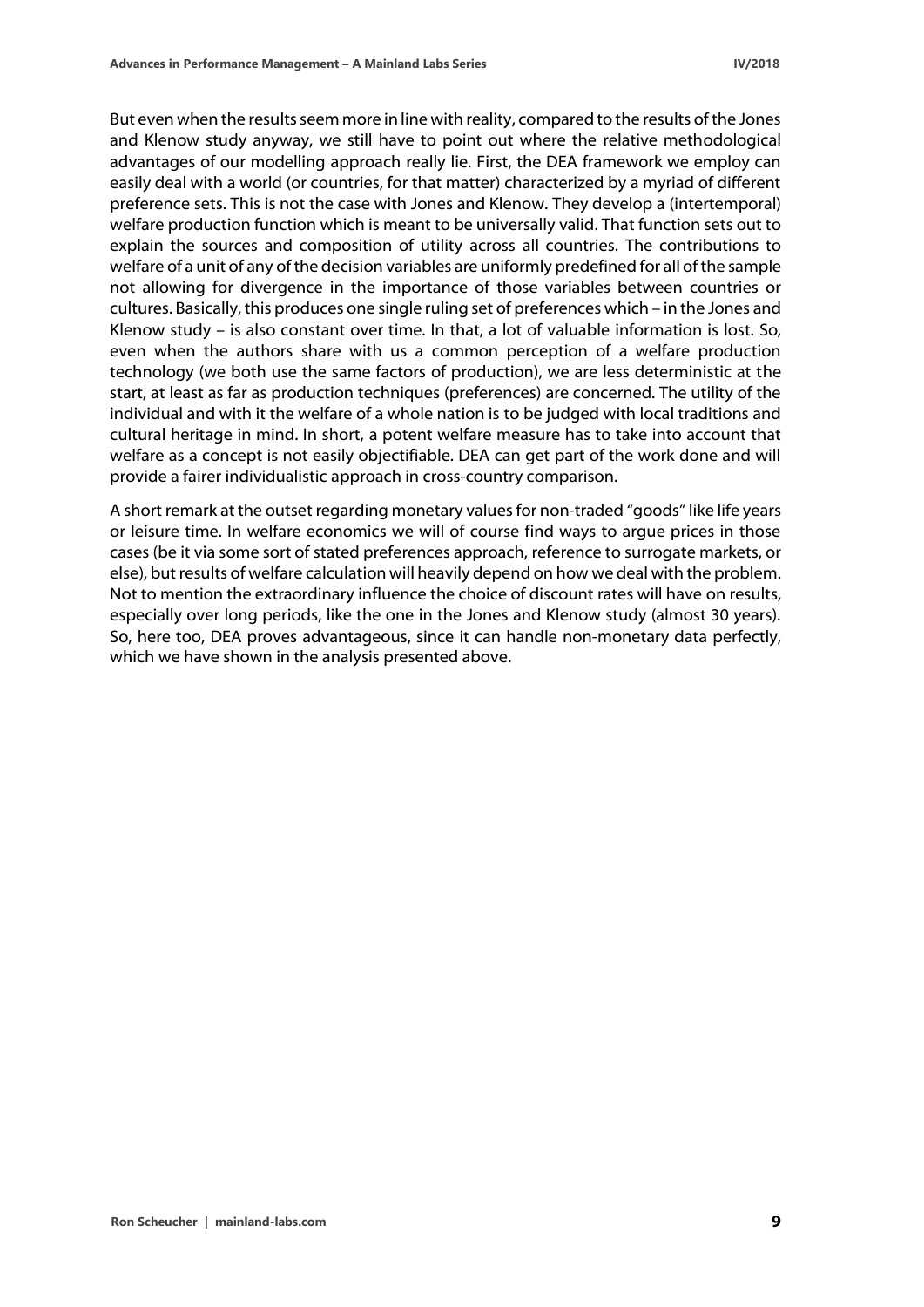# 2.4. APPENDIX

#### **A. Data Sets Model 1 for 1980 and 2007**

| Super-SBM   CRS   NO   1980 |                   |       |         |                  | Super-SBM   CRS   NO   1980 |                     |                  |                         |                  |  |  |
|-----------------------------|-------------------|-------|---------|------------------|-----------------------------|---------------------|------------------|-------------------------|------------------|--|--|
|                             | Sample            | Input | Outputs |                  |                             | Sample              | Outputs<br>Input |                         |                  |  |  |
| #                           | Country           | o     | $C_G$   | $I_{\mathsf{G}}$ | #                           | Country             | o                | $\mathsf{C}_\mathsf{G}$ | $I_{\mathsf{G}}$ |  |  |
|                             | 1 Maldives        | 0,47  | 0,90    | 2,37             |                             | 65 Uganda           | 0,50             | 2,15                    | 2,06             |  |  |
|                             | 2 South Korea     | 0,34  | 2,38    | 2,85             |                             | 66 Mali             | 0,60             | 2,53                    | 2,27             |  |  |
|                             | 3Bhutan           | 0,54  | 2,09    | 2,47             | 67                          | Switzerland         | 0,25             | 1,97                    | 2,50             |  |  |
|                             | $4$  Iran         | 0,48  | 2,08    | 2,42             |                             | 68 Belgium          | 0,27             | 3,35                    | 3,57             |  |  |
|                             | 5 Egypt           | 0,44  | 2,70    | 2,41             |                             | 69 Kuwait           | 0,30             | 0,84                    | 2,53             |  |  |
|                             | 6 Cape Verde      | 0,40  | 2,41    | 2,51             | 70                          | Mauritius           | 0,33             | 2,70                    | 2,49             |  |  |
|                             | 7 Turkey          | 0,43  | 1,87    | 2,17             | 71                          | Canada              | 0,25             | 2,57                    | 2,95             |  |  |
|                             | 8 Singapore       | 0,28  | 1,40    | 2,28             | 72                          | Norway              | 0,24             | 2,73                    | 3,47             |  |  |
|                             | $9$ Cyprus        | 0,25  | 2,22    | 3,20             |                             | 73 Mexico           | 0,33             | 1,65                    | 1,82             |  |  |
| 10                          | Cambodia          | 0,61  | 2,32    | 2,12             |                             | 74 Honduras         | 0,41             | 2,60                    | 2,56             |  |  |
|                             | 11 Argentina      | 0,31  | 2,36    | 2,45             | 75                          | Denmark             | 0,26             | 3,83                    | 3,96             |  |  |
|                             | 12 Iraq           | 0,43  | 0,42    | 2,61             |                             | 76 Nepal            | 0,52             | 2,01                    | 1,88             |  |  |
|                             | 13 Poland         | 0,30  | 3,33    | 3,27             |                             | 77 Ecuador          | 0,37             | 1,67                    | 1,80             |  |  |
|                             | 14 China          | 0,33  | 1,71    | 1,87             | 78                          | Chad                | 0,52             | 3,02                    | 2,45             |  |  |
| 15                          | St. Vincent       | 0,34  | 3,61    | 2,52             | 79                          | Panama              | 0,30             | 1,79                    | 1,89             |  |  |
|                             | 16 Malta          | 0,27  | 3,50    | 3,43             |                             | 80 Belize           | 0,30             | 3,37                    | 2,56             |  |  |
| 17                          | Vietnam           | 0,44  | 2,44    | 2,40             | 81                          | Costa Rica          | 0,27             | 2,11                    | 1,93             |  |  |
|                             | 18 Bolivia        | 0,48  | 1,47    | 1,71             | 82                          | Pakistan            | 0,42             | 2,94                    | 2,83             |  |  |
|                             | 19 Portugal       | 0,29  | 2,47    | 2,49             | 83                          | Ghana               | 0,47             | 2,35                    | 2,47             |  |  |
|                             | 20 Oman           | 0,39  | 1,48    | 2,55             |                             | 84 Nigeria          | 0,55             | 1,56                    | 2,05             |  |  |
|                             | 21 Greece         | 0,26  | 2,52    | 2,72             |                             | 85 Burkina Faso     | 0,54             | 2,27                    | 2,15             |  |  |
|                             | 22 Mongolia       | 0,43  | 2,91    | 2,77             |                             | 86 Morocco          | 0,42             | 2,43                    | 2,31             |  |  |
|                             | 23 Ireland        | 0,28  | 2,55    | 2,44             | 87                          | Uruguay             | 0,30             | 1,82                    | 2,16             |  |  |
|                             | $24$ Lao          | 0,51  | 2,58    | 2,47             | 88                          | Paraguay            | 0,33             | 1,62                    | 1,88             |  |  |
|                             | 25 Japan          | 0,24  | 2,12    | 2,74             | 89                          | Syria               | 0,34             | 3,78                    | 2,74             |  |  |
|                             | 26 Spain          | 0,25  | 2,31    | 2,65             | 90                          | Colombia            | 0,35             | 1,57                    | 1,56             |  |  |
|                             | 27 Macao          | 0,27  | 1,65    | 2,42             |                             | 91 Angola           | 0,60             | 1,56                    | 2,03             |  |  |
|                             | 28 Hungary        | 0,31  | 3,69    | 3,86             | 92                          | Benin               | 0,55             | 2,32                    | 2,42             |  |  |
|                             | 29 Thailand       | 0,35  | 2,01    | 2,14             |                             | 93 Namibia          | 0,42             | 1,01                    | 1,53             |  |  |
|                             | 30 Indonesia      | 0,42  | 1,94    | 2,49             | 94                          | Comoros             | 0,48             | 2,08                    | 2,55             |  |  |
|                             | 31 Finland        | 0,27  | 2,68    | 3,47             | 95                          | Venezuela           | 0,32             | 1,78                    | 2,40             |  |  |
|                             | 32 Austria        | 0,28  | 3,36    | 3,50             | 96                          | Mauritania          | 0,47             | 2,39                    | 2,37             |  |  |
|                             | 33 Lebanon        | 0,33  | 2,92    | 2,59             | 97                          | Togo                | 0,50             | 1,91                    | 2,46             |  |  |
|                             | 34 Hong Kong      | 0,25  | 2,06    | 2,29             | 98                          | Philippines         | 0,37             | 2,01                    | 2,21             |  |  |
|                             | 35 Albania        | 0,30  | 2,09    | 3,04             | 99                          | Bangladesh          | 0,45             | 3,07                    | 2,90             |  |  |
|                             | 36 United Kingdom | 0,26  | 3,22    | 3,32             |                             | 100 Senegal         | 0,53             | 2,70                    | 2,16             |  |  |
|                             | 37 Brazil         | 0,38  | 1,54    | 1,57             |                             | 101 Jordan          | 0,33             | 3,18                    | 2,43             |  |  |
|                             | 38 Bahamas        | 0,32  | 1,10    | 1,57             | 102                         | Ethiopia            | 0,56             | 3,24                    | 2,91             |  |  |
|                             | 39 Sri Lanka      | 0,32  | 2,25    | 2,47             |                             | 103 Madagascar      | 0,52             | 2,25                    | 1,85             |  |  |
|                             | 40 New Zealand    | 0,27  | 3,01    | 3,10             |                             | 104 Qatar           | 0,29             | 1,06                    | 2,43             |  |  |
|                             | 41 Australia      | 0,26  | 2,29    | 2,78             |                             | 105 Sao Tome/Princi | 0,41             | 3,37                    | 2,53             |  |  |
|                             | 42 Barbados       | 0,28  | 2,22    | 1,87             |                             | 106 Saint Lucia     | 0,31             | 5,04                    | 2,48             |  |  |
|                             | 43 Iceland        | 0,23  | 2,54    | 3,25             | 107                         | South Africa        | 0,43             | 1,12                    | 1,60             |  |  |
|                             | 44 India          | 0,45  | 2,80    | 2,82             |                             | 108 Rwanda          | 0,52             | 2,16                    | 1,83             |  |  |
|                             | 45 Italy          | 0,26  | 2,16    | 2,53             |                             | 109 Gabon           | 0,45             | 1,37                    | 2,46             |  |  |
|                             | 46 France         | 0,26  | 2,45    | 2,81             |                             | 110 Suriname        | 0,34             | 2,37                    | 2,58             |  |  |
| 47                          | Saudi Arabia      | 0,38  | 0,61    | 2,58             |                             | 111 Lesotho         | 0,46             | 4,61                    | 2,44             |  |  |
|                             | 48 Peru           | 0,40  | 1,89    | 1,91             |                             | 112 Malawi          | 0,56             | 2,22                    | 2,10             |  |  |
|                             | 49 Luxembourg     | 0,28  | 3,59    | 3,49             |                             | 113 Djibouti        | 0,52             | 2,37                    | 2,27             |  |  |
|                             | 50 Sudan          | 0,51  | 3,27    | 2,57             |                             | 114 Niger           | 0,61             | 1,79                    | 2,55             |  |  |
|                             | 51 Tunisia        | 0,38  | 2,05    | 2,16             |                             | 115 Bahrain         | 0,30             | 2,03                    | 2,46             |  |  |
|                             | 52 Dominican Rep. | 0,37  | 3,11    | 2,55             |                             | 116 Cameroon        | 0,49             | 2,08                    | 1,81             |  |  |
|                             | 53 Germany        | 0,27  | 3,24    | 3,50             |                             | 117 Zimbabwe        | 0,41             | 2,12                    | 2,10             |  |  |
|                             | 54 United States  | 0,26  | 2,26    | 2,55             |                             | 118 C. Afr. Republi | 0,51             | 2,84                    | 2,42             |  |  |
|                             | 55 Bulgaria       | 0,29  | 2,56    | 2,65             |                             | 119 Cote divoire    | 0,49             | 2,09                    | 2,07             |  |  |
|                             | 56 Botswana       | 0,40  | 1,51    | 1,63             |                             | 120 Zambia          | 0,48             | 2,47                    | 1,89             |  |  |
|                             | 57 Jamaica        | 0,30  | 1,98    | 2,01             |                             | 121 Kenya           | 0,42             | 2,06                    | 1,94             |  |  |
|                             | 58 Israel         | 0,26  | 2,53    | 2,57             |                             | 122 Tanzania        | 0,50             | 2,88                    | 2,46             |  |  |
|                             | 59 Sweden         | 0,24  | 4,24    | 4,49             |                             | 123 Swaziland       | 0,46             | 2,66                    | 1,81             |  |  |
|                             | 60 Malaysia       | 0,33  | 1,69    | 2,23             |                             | 124 Guinea          | 0,61             | 2,19                    | 2,28             |  |  |
|                             | 61 Guatemala      | 0,43  | 1,88    | 1,79             |                             | 125 Sierra Leone    | 0,57             | 3,12                    | 2,27             |  |  |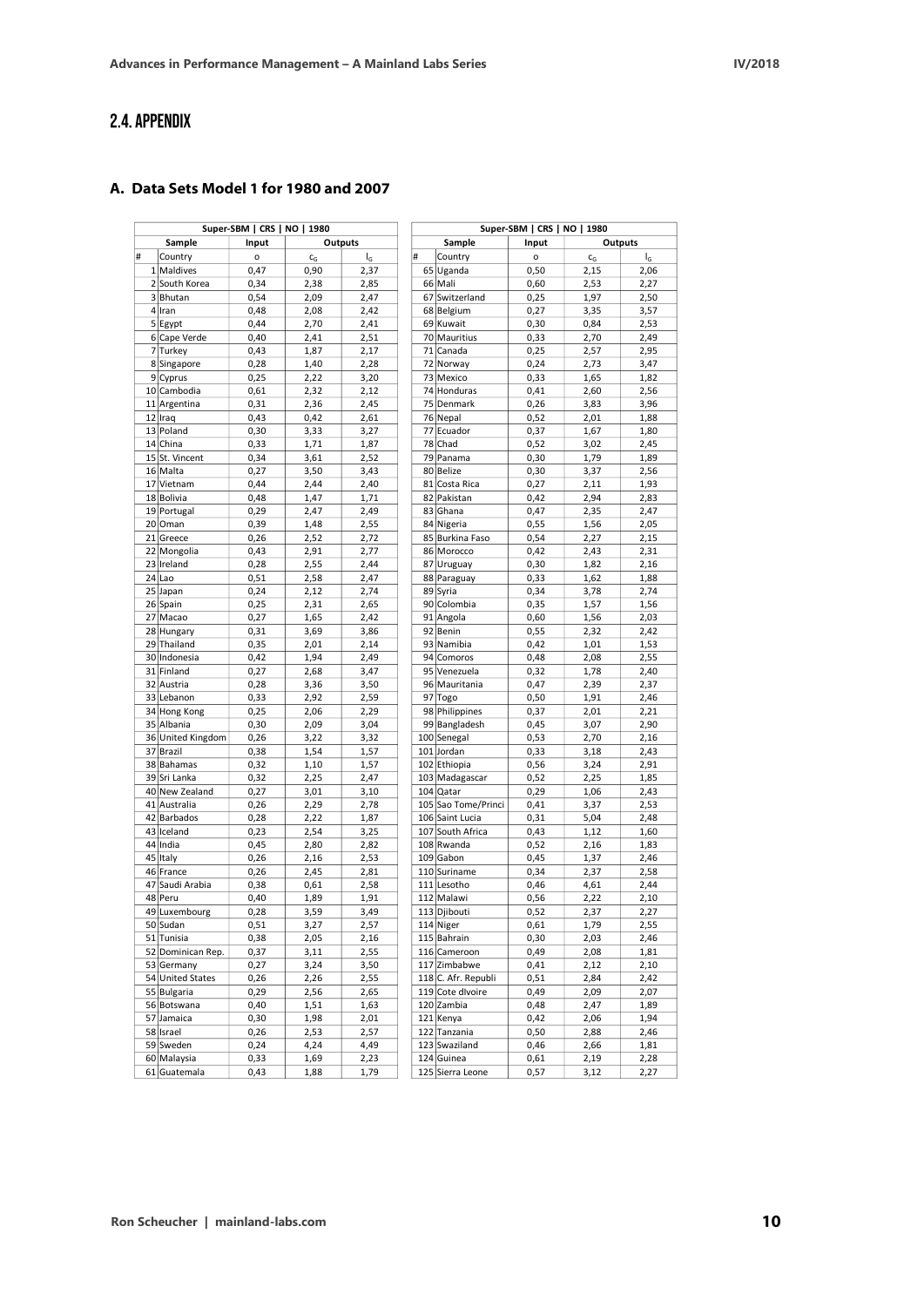|    |                   | Super-SBM   CRS   NO   2007 |                         |                  |                     | Super-SBM   CRS   NO   2007 |                         |         |
|----|-------------------|-----------------------------|-------------------------|------------------|---------------------|-----------------------------|-------------------------|---------|
|    | Sample            | Input                       | Outputs                 |                  | Sample              | Input                       |                         | Outputs |
|    | # Country         | o                           | $\mathsf{C}_\mathsf{G}$ | $I_{\mathsf{G}}$ | # Country           | о                           | $\mathsf{C}_\mathsf{G}$ | $I_G$   |
|    | 1 Maldives        | 0,25                        | 1,44                    | 2,30             | 65 Uganda           | 0,48                        | 2,15                    | 2,09    |
|    | 2 South Korea     |                             |                         |                  | 66 Mali             |                             |                         |         |
|    |                   | 0,21                        | 2,16                    | 2,76             |                     | 0,50                        | 2,15                    | 2,27    |
|    | 3Bhutan           | 0,34                        | 1,99                    | 2,45             | 67 Switzerland      | 0,18                        | 1,77                    | 2,76    |
|    | 4 Iran            | 0,28                        | 1,58                    | 2,35             | 68 Belgium          | 0,21                        | 2,85                    | 3,33    |
|    | $5$ Egypt         | 0,28                        | 2,16                    | 2,81             | 69 Kuwait           | 0,26                        | 0,87                    | 2,37    |
|    | 6 Cape Verde      | 0,27                        | 2,68                    | 2,44             | 70 Mauritius        | 0,27                        | 2,18                    | 2,43    |
|    | 7 Turkey          | 0,27                        | 2,03                    | 2,27             | 71 Canada           | 0,19                        | 2,44                    | 2,52    |
|    | 8 Singapore       | 0,20                        | 1,19                    | 2,19             | 72 Norway           | 0,20                        | 1,85                    | 3,12    |
|    | 9 Cyprus          | 0,21                        | 3,54                    | 3,16             | 73 Mexico           | 0,24                        | 1,67                    | 1,87    |
|    | 10 Cambodia       | 0,39                        | 2,01                    | 2,05             | 74 Honduras         | 0,28                        | 2,96                    | 2,46    |
|    | 11 Argentina      | 0,25                        | 2,11                    | 2,46             | 75 Denmark          | 0,22                        | 3,21                    | 3,55    |
|    | 12 Iraq           | 0,32                        | 1,81                    | 2,58             | 76 Nepal            | 0,33                        | 1,83                    | 1,88    |
|    | 13 Poland         | 0,25                        | 3,31                    | 2,77             | 77 Ecuador          | 0,25                        | 1,46                    | 1,74    |
|    | 14 China          | 0,27                        | 1,19                    | 1,81             | 78 Chad             | 0,52                        | 1,84                    | 2,47    |
|    | 15 St. Vincent    | 0,29                        | 3,79                    | 2,39             | 79 Panama           | 0,25                        | 1,36                    | 1,84    |
|    | 16 Malta          | 0,21                        | 3,36                    | 3,41             | 80 Belize           | 0,25                        | 2,80                    | 2,47    |
|    | 17 Vietnam        | 0,26                        | 1,78                    | 2,33             | 81 Costa Rica       | 0,21                        | 2,09                    | 1,89    |
|    | 18 Bolivia        | 0,35                        | 1,70                    | 1,67             | 82 Pakistan         | 0,36                        | 2,65                    | 2,95    |
|    | 19 Portugal       | 0,22                        | 2,42                    | 2,41             | 83 Ghana            | 0,38                        | 2,57                    | 2,43    |
|    | 20 Oman           | 0,27                        | 1,18                    | 2,48             | 84 Nigeria          | 0,50                        | 1,98                    | 2,06    |
|    | 21 Greece         | 0,21                        | 2,90                    | 2,70             | 85 Burkina Faso     | 0,47                        | 2,24                    | 2,19    |
|    | 22 Mongolia       | 0,33                        | 2,10                    | 2,70             | 86 Morocco          | 0,29                        | 1,87                    | 2,19    |
|    | 23 Ireland        | 0,21                        | 1,50                    | 2,84             | 87 Uruguay          | 0,24                        | 1,95                    | 2,06    |
|    | $24$ Lao          | 0,34                        | 1,93                    | 2,49             | 88 Paraguay         |                             |                         | 1,79    |
|    |                   |                             |                         |                  |                     | 0,28                        | 1,71                    |         |
|    | 25 Japan          | 0,18                        | 2,42                    | 2,66             | 89 Syria            | 0,25                        | 2,36                    | 2,73    |
|    | 26 Spain          | 0,19                        | 2,21                    | 2,74             | 90 Colombia         | 0,27                        | 1,42                    | 1,55    |
|    | 27 Macao          | 0,20                        | 0,97                    | 2,30             | 91 Angola           | 0,51                        | 0,91                    | 2,01    |
|    | 28 Hungary        | 0,27                        | 4,02                    | 3,05             | 92 Benin            | 0,46                        | 2,24                    | 2,42    |
|    | 29 Thailand       | 0,27                        | 1,71                    | 1,96             | 93 Namibia          | 0,40                        | 1,29                    | 1,48    |
|    | 30 Indonesia      | 0,32                        | 2,17                    | 2,52             | 94 Comoros          | 0,41                        | 3,27                    | 2,52    |
|    | 31 Finland        | 0,21                        | 2,78                    | 3,35             | 95 Venezuela        | 0,26                        | 1,74                    | 2,39    |
|    | 32 Austria        | 0,20                        | 2,86                    | 3,49             | 96 Mauritania       | 0,43                        | 2,05                    | 2,33    |
|    | 33 Lebanon        | 0,28                        | 2,36                    | 2,52             | 97 Togo             | 0,44                        | 2,85                    | 2,40    |
|    | 34 Hong Kong      | 0,18                        | 1,53                    | 2,22             | 98 Philippines      | 0,32                        | 2,02                    | 1,98    |
|    | 35 Albania        | 0,24                        | 3,14                    | 3,08             | 99 Bangladesh       | 0,32                        | 2,37                    | 2,74    |
|    | 36 United Kingdom | 0,21                        | 3,32                    | 2,58             | 100 Senegal         | 0,42                        | 2,33                    | 2,15    |
|    | 37 Brazil         | 0,28                        | 1,44                    | 1,77             | 101 Jordan          | 0,27                        | 2,61                    | 2,39    |
|    | 38 Bahamas        | 0,26                        | 1,54                    | 1,47             | 102 Ethiopia        | 0,43                        | 2,88                    | 2,89    |
|    | 39 Sri Lanka      | 0,26                        | 2,15                    | 2,68             | 103 Madagascar      | 0,35                        | 2,08                    | 2,05    |
|    | 40 New Zealand    | 0,20                        | 3,05                    | 2,64             | 104 Qatar           | 0,22                        | 0,57                    | 2,27    |
|    | 41 Australia      | 0,19                        | 2,31                    | 2,75             | 105 Sao Tome/Princi | 0,36                        | 3,33                    | 2,50    |
|    | 42 Barbados       | 0,24                        | 2,08                    | 1,82             | 106 Saint Lucia     | 0,26                        | 3,10                    | 2,40    |
|    | 43 Iceland        | 0,19                        | 3,53                    | 3,17             | 107 South Africa    | 0,49                        | 1,39                    | 1,54    |
| 44 | India             | 0,36                        | 2,21                    | 2,40             | 108 Rwanda          | 0,46                        | 2,03                    | 1,82    |
|    | 45 Italy          | 0,19                        | 2,09                    | 2,76             | 109 Gabon           | 0,39                        | 1,13                    | 2,48    |
|    | 46 France         | 0,19                        | 2,50                    | 3,29             | 110 Suriname        | 0,31                        | 1,91                    | 2,56    |
| 47 | Saudi Arabia      | 0,27                        | 1,09                    | 2,49             | 111 Lesotho         | 0,55                        | 3,74                    | 2,45    |
|    | 48 Peru           | 0,27                        | 1,52                    | 1,87             | 112 Malawi          | 0,49                        | 1,95                    | 2,13    |
|    |                   |                             |                         |                  | 113 Djibouti        |                             |                         |         |
|    | 49 Luxembourg     | 0,20                        | 2,05                    | 3,03             |                     | 0,44                        | 2,17                    | 2,22    |
|    | 50 Sudan          | 0,40                        | 2,68                    | 2,57             | 114 Niger           | 0,47                        | 2,58                    | 2,51    |
|    | 51 Tunisia        | 0,26                        | 1,73                    | 2,25             | 115 Bahrain         | 0,25                        | 0,95                    | 2,41    |
|    | 52 Dominican Rep. | 0,28                        | 2,59                    | 2,48             | 116 Cameroon        | 0,50                        | 1,73                    | 2,10    |
|    | 53 Germany        | 0,21                        | 2,83                    | 3,04             | 117 Zimbabwe        | 0,54                        | 2,33                    | 1,97    |
|    | 54 United States  | 0,22                        | 2,48                    | 2,30             | 118 C. Afr. Republi | 0,55                        | 2,79                    | 2,41    |
|    | 55 Bulgaria       | 0,27                        | 2,70                    | 2,67             | 119 Cote divoire    | 0,47                        | 2,15                    | 1,96    |
|    | 56 Botswana       | 0,48                        | 0,88                    | 1,57             | 120 Zambia          | 0,54                        | 1,80                    | 1,90    |
|    | 57 Jamaica        | 0,28                        | 2,88                    | 2,06             | 121 Kenya           | 0,46                        | 2,04                    | 1,94    |
|    | 58 Israel         | 0,19                        | 2,39                    | 2,37             | 122 Tanzania        | 0,45                        | 2,39                    | 2,45    |
|    | 59 Sweden         | 0,19                        | 3,63                    | 3,68             | 123 Swaziland       | 0,53                        | 1,98                    | 1,81    |
|    | 60 Malaysia       | 0,27                        | 1,40                    | 2,19             | 124 Guinea          | 0,48                        | 2,05                    | 2,28    |
|    | 61 Guatemala      | 0,30                        | 2,11                    | 1,76             | 125 Sierra Leone    | 0,54                        | 2,54                    | 2,28    |
|    | 62 Netherlands    | 0,20                        | 2,45                    | 3,16             | 126 Trinidad/Tobago | 0,31                        | 1,53                    | 2,42    |

|                           | Super-SBM   CRS   NO   2007 | Outputs      |       |  |
|---------------------------|-----------------------------|--------------|-------|--|
| Sample                    | Input                       |              |       |  |
| # Country                 | $\circ$                     | $c_{G}$      | $I_G$ |  |
| 65 Uganda                 | 0,48                        | 2,15         | 2,09  |  |
| 66 Mali                   | 0,50                        | 2,15         | 2,27  |  |
| 67 Switzerland            | 0,18                        | 1,77         | 2,76  |  |
| 68 Belgium                | 0,21                        | 2,85         | 3,33  |  |
| 69 Kuwait                 | 0,26                        | 0,87         | 2,37  |  |
| 70 Mauritius              | 0,27                        | 2,18         | 2,43  |  |
| 71 Canada                 | 0,19                        | 2,44         | 2,52  |  |
| 72 Norway                 | 0,20                        | 1,85         | 3,12  |  |
| 73 Mexico                 | 0,24                        | 1,67         | 1,87  |  |
| 74 Honduras               | 0,28                        | 2,96         | 2,46  |  |
| 75 Denmark                | 0,22                        | 3,21         | 3,55  |  |
| 76 Nepal                  | 0,33                        | 1,83         | 1,88  |  |
| 77 Ecuador                | 0,25                        | 1,46         | 1,74  |  |
| 78 Chad                   | 0,52                        | 1,84         | 2,47  |  |
| 79 Panama                 | 0,25                        | 1,36         | 1,84  |  |
| 80 Belize                 | 0,25                        | 2,80         | 2,47  |  |
| 81 Costa Rica             | 0,21                        | 2,09         | 1,89  |  |
| 82 Pakistan               | 0,36                        | 2,65         | 2,95  |  |
| 83 Ghana                  | 0,38                        | 2,57         | 2,43  |  |
| 84 Nigeria                | 0,50                        | 1,98         | 2,06  |  |
| 85 Burkina Faso           | 0,47                        | 2,24         | 2,19  |  |
| 86 Morocco                | 0,29                        | 1,87         | 2,19  |  |
| 87 Uruguay                | 0,24                        | 1,95         | 2,06  |  |
| 88 Paraguay               | 0,28                        | 1,71         | 1,79  |  |
| 89 Syria                  | 0,25                        | 2,36         | 2,73  |  |
| 90 Colombia               | 0,27                        | 1,42         | 1,55  |  |
| 91 Angola                 | 0,51                        | 0,91         | 2,01  |  |
| 92 Benin                  | 0,46                        | 2,24         | 2,42  |  |
| 93 Namibia                | 0,40                        | 1,29         | 1,48  |  |
| 94 Comoros                | 0,41                        | 3,27         | 2,52  |  |
| 95 Venezuela              | 0,26                        | 1,74         | 2,39  |  |
| 96 Mauritania             | 0,43                        |              | 2,33  |  |
|                           |                             | 2,05         |       |  |
| 97 Togo                   | 0,44                        | 2,85         | 2,40  |  |
| 98 Philippines            | 0,32                        | 2,02<br>2,37 | 1,98  |  |
| 99 Bangladesh             | 0,32                        |              | 2,74  |  |
| 100 Senegal<br>101 Jordan | 0,42                        | 2,33         | 2,15  |  |
| 102 Ethiopia              | 0,27                        | 2,61         | 2,39  |  |
|                           | 0,43                        | 2,88         | 2,89  |  |
| 103 Madagascar            | 0,35                        | 2,08         | 2,05  |  |
| 104 Qatar                 | 0,22                        | 0,57         | 2,27  |  |
| 105 Sao Tome/Princi       | 0,36                        | 3,33         | 2,50  |  |
| 106 Saint Lucia           | 0,26                        | 3,10         | 2,40  |  |
| 107 South Africa          | 0,49                        | 1,39         | 1,54  |  |
| 108 Rwanda                | 0,46                        | 2,03         | 1,82  |  |
| 109 Gabon                 | 0,39                        | 1,13         | 2,48  |  |
| 110 Suriname              | 0,31                        | 1,91         | 2,56  |  |
| 111 Lesotho               | 0,55                        | 3,74         | 2,45  |  |
| 112 Malawi                | 0,49                        | 1,95         | 2,13  |  |
| 113 Djibouti              | 0,44                        | 2,17         | 2,22  |  |
| 114 Niger                 | 0,47                        | 2,58         | 2,51  |  |
| 115 Bahrain               | 0,25                        | 0,95         | 2,41  |  |
| 116 Cameroon              | 0,50                        | 1,73         | 2,10  |  |
| 117 Zimbabwe              | 0,54                        | 2,33         | 1,97  |  |
| 118 C. Afr. Republi       | 0,55                        | 2,79         | 2,41  |  |
| 119 Cote divoire          | 0,47                        | 2,15         | 1,96  |  |
| 120 Zambia                | 0,54                        | 1,80         | 1,90  |  |
| 121 Kenya                 | 0,46                        | 2,04         | 1,94  |  |
| 122 Tanzania              | 0,45                        | 2,39         | 2,45  |  |
| 123 Swaziland             | 0,53                        | 1,98         | 1,81  |  |
| 124 Guinea                | 0,48                        | 2,05         | 2,28  |  |
|                           |                             |              |       |  |
| 125 Sierra Leone          | 0,54                        | 2,54         | 2,28  |  |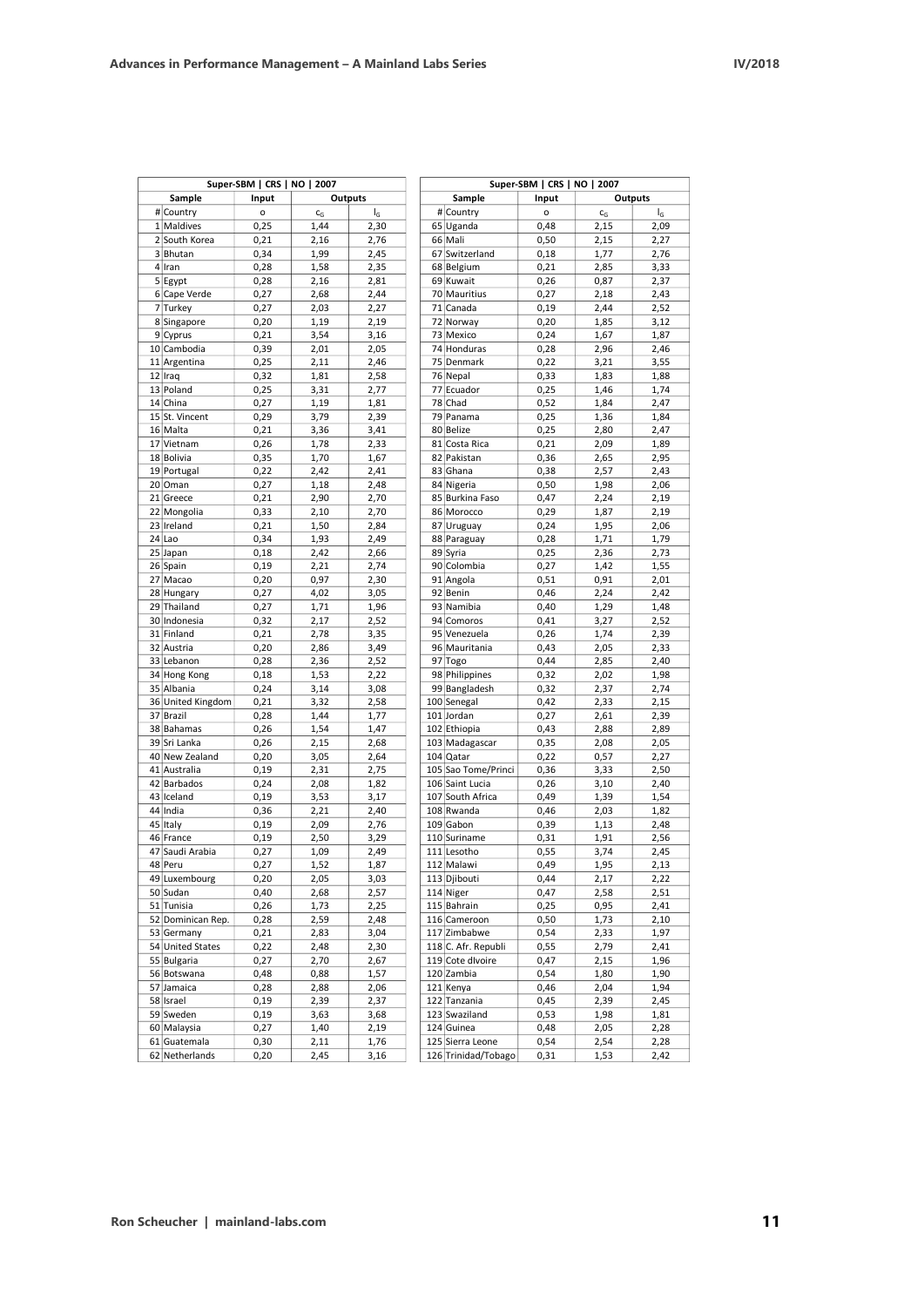## **B. Results Model 1 - Super SBM CRS Non-Oriented for 1980 and 2007**

| Super-SBM   CRS   NO   1980 - EFFICIENCY |       |        | Super-SBM   CRS   NO   1980 - EFFICIENCY |       |                |
|------------------------------------------|-------|--------|------------------------------------------|-------|----------------|
| # Country                                | Score | Rank   | # Country                                | Score | Rank           |
| 1 Maldives                               | 0,15  | 126    | 65 Uganda                                | 0,23  | 106            |
| 2 South Korea                            | 0,42  | 40     | 66 Mali                                  | 0,22  | 111            |
| 3Bhutan                                  | 0,24  | 105    | 67 Switzerland                           | 0,50  | 30             |
| 4 Iran                                   | 0,26  | 90     | 68 Belgium                               | 0,72  | 3              |
| $5$ Egypt                                | 0,32  | 66     | 69 Kuwait                                | 0,24  | 99             |
| 6 Cape Verde                             | 0,34  | 62     | 70 Mauritius                             | 0,44  | 39             |
|                                          |       |        |                                          |       |                |
| 7 Turkey                                 | 0,26  | 93     | 71 Canada                                | 0,61  | 15             |
| 8 Singapore                              | 0,34  | 59     | 72 Norway                                | 0,70  | 6              |
| $9$ Cyprus                               | 0,58  | 18     | 73 Mexico                                | 0,29  | 77             |
| 10 Cambodia                              | 0,20  | 119    | 74 Honduras                              | 0,35  | 57             |
| 11 Argentina                             | 0,44  | 38     | 75 Denmark                               | 0,84  | $\overline{2}$ |
| $12$  Iraq                               | 0,10  | 128    | 76 Nepal                                 | 0,21  | 117            |
| 13 Poland                                | 0,61  | 16     | 77 Ecuador                               | 0,26  | 92             |
| 14 China                                 | 0,30  | 73     | 78 Chad                                  | 0,29  | 81             |
| 15 St. Vincent                           | 0,48  | 33     | 79 Panama                                | 0,34  | 61             |
|                                          |       | 4      |                                          |       |                |
| 16 Malta                                 | 0,71  |        | 80 Belize                                | 0,54  | 25             |
| 17 Vietnam                               | 0,30  | 71     | 81 Costa Rica                            | 0,41  | 46             |
| 18 Bolivia                               | 0,18  | 121    | 82 Pakistan                              | 0,38  | 51             |
| 19 Portugal                              | 0,48  | 32     | 83 Ghana                                 | 0,29  | 82             |
| 20 Oman                                  | 0,27  | 86     | 84 Nigeria                               | 0,18  | 122            |
| 21 Greece                                | 0,57  | 19     | 85 Burkina Faso                          | 0,23  | 108            |
| 22 Mongolia                              | 0,37  | 55     | 86 Morocco                               | 0,31  | 69             |
| 23 Ireland                               | 0,50  | 28     | 87 Uruguay                               | 0,37  | 54             |
| $24$ Lao                                 | 0,27  | 85     | 88 Paraguay                              |       | 76             |
|                                          |       |        |                                          | 0,29  |                |
| 25 Japan                                 | 0,56  | 21     | 89 Syria                                 | 0,52  | 26             |
| 26 Spain                                 | 0,56  | 22     | 90 Colombia                              | 0,25  | 96             |
| 27 Macao                                 | 0,41  | 45     | 91 Angola                                | 0,16  | 124            |
| 28 Hungary                               | 0,68  | 12     | 92 Benin                                 | 0,24  | 100            |
| 29 Thailand                              | 0,33  | 64     | 93 Namibia                               | 0,16  | 125            |
| 30 Indonesia                             | 0,29  | 78     | 94 Comoros                               | 0,27  | 87             |
| 31 Finland                               | 0,64  | 13     | 95 Venezuela                             | 0,36  | 56             |
| 32 Austria                               | 0,69  | 9      | 96 Mauritania                            | 0,28  | 84             |
| 33 Lebanon                               | 0,46  | 37     | 97 Togo                                  | 0,24  | 102            |
|                                          |       |        |                                          |       |                |
| 34 Hong Kong                             | 0,48  | 34     | 98 Philippines                           | 0,32  | 67             |
| 35 Albania                               | 0,46  | 36     | 99 Bangladesh                            | 0,37  | 53             |
| 36 United Kingdom                        | 0,69  | 8      | 100 Senegal                              | 0,25  | 95             |
| 37 Brazil                                | 0,23  | 107    | 101 Jordan                               | 0,46  | 35             |
| 38 Bahamas                               | 0,22  | 109    | 102 Ethiopia                             | 0,30  | 72             |
| 39 Sri Lanka                             | 0,41  | 43     | 103 Madagascar                           | 0,22  | 114            |
| 40 New Zealand                           | 0,63  | 14     | 104 Qatar                                | 0,29  | 80             |
| 41 Australia                             | 0,54  | 23     | 105 Sao Tome/Princi                      | 0,40  | 49             |
| 42 Barbados                              | 0,40  | 48     | 106 Saint Lucia                          | 0,59  | 17             |
|                                          |       |        |                                          |       |                |
| 43 Iceland                               | 0,68  | 11     | 107 South Africa                         | 0,17  | 123            |
| 44 India                                 | 0,35  | 58     | 108 Rwanda                               | 0,21  | 116            |
| 45 Italy                                 | 0,50  | 31     | 109 Gabon                                | 0,22  | 113            |
| 46 France                                | 0,56  | 20     | 110 Suriname                             | 0,40  | 47             |
| 47 Saudi Arabia                          | 0,15  | 127    | 111 Lesotho                              | 0,38  | 50             |
| 48 Peru                                  | 0,26  | 88     | 112 Malawi                               | 0,22  | 115            |
| 49 Luxembourg                            | 0,70  | 5      | 113 Djibouti                             | 0,25  | 97             |
| 50 Sudan                                 | 0,31  | 68     | 114 Niger                                | 0,19  | 120            |
|                                          |       | 70     | 115 Bahrain                              |       | 44             |
| 51 Tunisia                               | 0,31  |        |                                          | 0,41  |                |
| 52 Dominican Rep.                        | 0,42  | 41     | 116 Cameroon                             | 0,22  | 112            |
| 53 Germany                               | 0,69  | $10\,$ | 117 Zimbabwe                             | 0,29  | 79             |
| 54 United States                         | 0,51  | 27     | 118 C. Afr. Republi                      | 0,28  | 83             |
| 55 Bulgaria                              | 0,50  | 29     | 119 Cote divoire                         | 0,24  | 103            |
| 56 Botswana                              | 0,22  | 110    | 120 Zambia                               | 0,25  | 98             |
| 57 Jamaica                               | 0,38  | 52     | 121 Kenya                                | 0,26  | 89             |
| 58 Israel                                | 0,54  | 24     | 122 Tanzania                             | 0,30  | 74             |
|                                          |       |        |                                          |       |                |
| 59 Sweden                                | 1,19  | 1      | 123 Swaziland                            | 0,26  | 91             |
| 60 Malaysia                              | 0,33  | 65     | 124 Guinea                               | 0,20  | 118            |
| 61 Guatemala                             | 0,24  | 101    | 125 Sierra Leone                         | 0,26  | 94             |
| 62 Netherlands                           | 0,70  | 7      | 126 Trinidad/Tobago                      | 0,42  | 42             |
| 63 Chile                                 | 0,34  | 63     | 127 Liberia                              | 0,24  | 104            |
|                                          |       |        |                                          |       |                |

**Ron Scheucher | mainland-labs.com 12**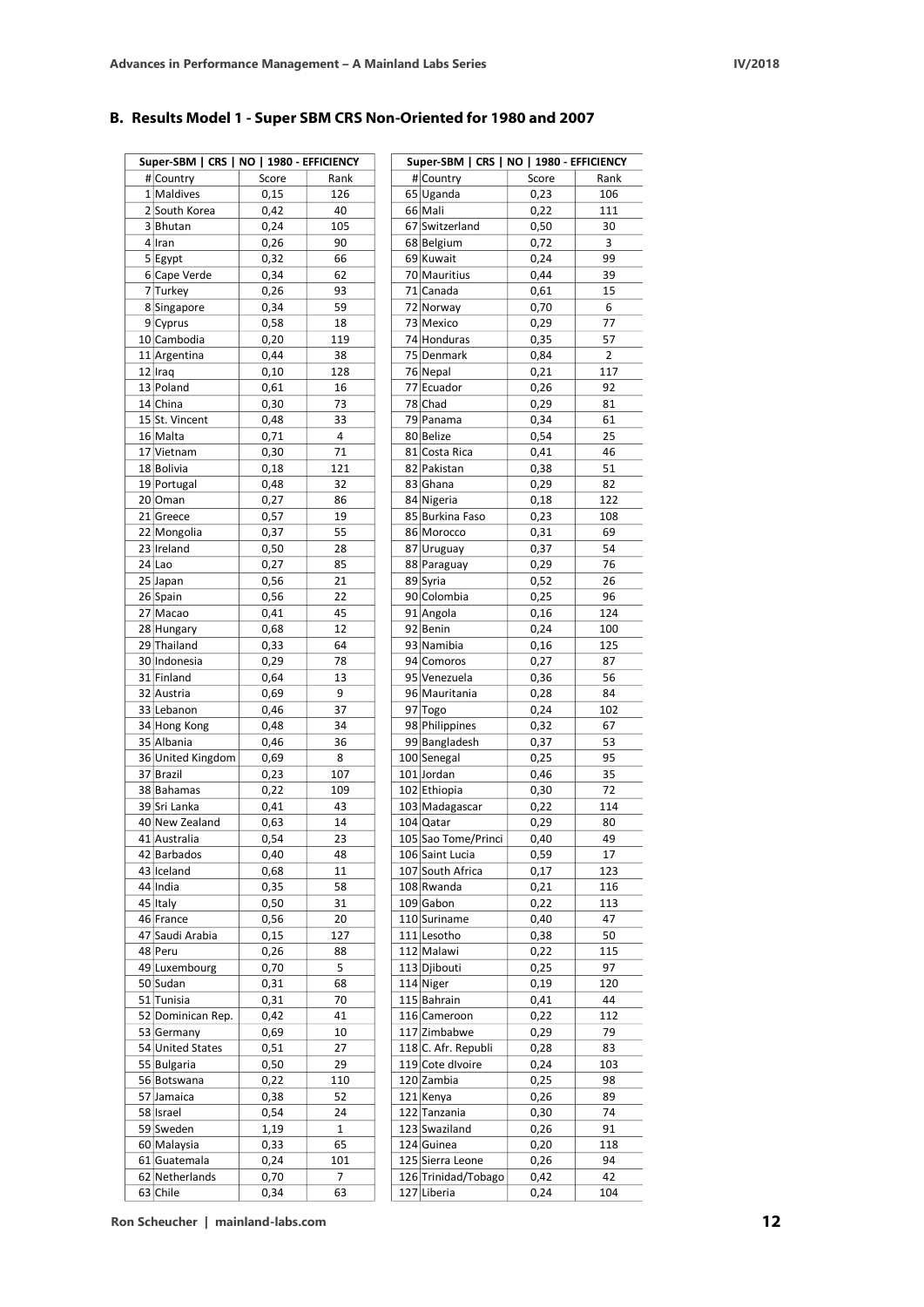| Super-SBM   CRS   NO   2007 - EFFICIENCY |       |      | Super-SBM   CRS   NO   2007 - EFFICIENCY |       |      |
|------------------------------------------|-------|------|------------------------------------------|-------|------|
| # Country                                | Score | Rank | # Country                                | Score | Rank |
| 1 Maldives                               | 0,38  | 61   | 65 Uganda                                | 0,23  | 111  |
| 2 South Korea                            | 0,61  | 27   | 66 Mali                                  | 0,23  | 110  |
| 3Bhutan                                  | 0,34  | 78   | 67 Switzerland                           | 0,62  | 26   |
| $4$  Iran                                | 0,35  | 69   | 68 Belgium                               | 0,78  | 7    |
| $5$ Egypt                                | 0,46  | 45   | 69 Kuwait                                | 0,26  | 104  |
| 6 Cape Verde                             | 0,49  | 37   | 70 Mauritius                             | 0,44  | 48   |
| 7 Turkey                                 | 0,41  | 53   | 71 Canada                                | 0,67  | 19   |
| 8 Singapore                              | 0,41  | 51   | 72 Norway                                | 0,62  | 25   |
| $9$ Cyprus                               | 0,83  | 4    | 73 Mexico                                | 0,38  | 59   |
| 10 Cambodia                              | 0,27  | 100  | 74 Honduras                              | 0,50  | 36   |
| 11 Argentina                             | 0,48  | 43   | 75 Denmark                               | 0,81  | 6    |
|                                          |       | 71   | 76 Nepal                                 | 0,29  | 92   |
| $12$ Iraq<br>13 Poland                   | 0,35  | 24   |                                          |       |      |
|                                          | 0,64  |      | 77 Ecuador                               | 0,33  | 80   |
| 14 China                                 | 0,27  | 99   | 78 Chad                                  | 0,21  | 116  |
| 15 St. Vincent                           | 0,54  | 32   | 79 Panama                                | 0,33  | 79   |
| 16 Malta                                 | 0,86  | 3    | 80 Belize                                | 0,55  | 30   |
| 17 Vietnam                               | 0,41  | 56   | 81 Costa Rica                            | 0,49  | 39   |
| 18 Bolivia                               | 0,25  | 105  | 82 Pakistan                              | 0,41  | 54   |
| 19 Portugal                              | 0,58  | 28   | 83 Ghana                                 | 0,35  | 72   |
| 20 Oman                                  | 0,31  | 87   | 84 Nigeria                               | 0,21  | 118  |
| 21 Greece                                | 0,71  | 15   | 85 Burkina Faso                          | 0,25  | 106  |
| 22 Mongolia                              | 0,38  | 63   | 86 Morocco                               | 0,36  | 66   |
| 23 Ireland                               | 0,49  | 38   | 87 Uruguay                               | 0,43  | 49   |
| $24$ Lao                                 | 0,33  | 81   | 88 Paraguay                              | 0,32  | 84   |
| 25 Japan                                 | 0,76  | 10   | 89 Syria                                 | 0,53  | 34   |
| 26 Spain                                 | 0,67  | 20   | 90 Colombia                              | 0,28  | 93   |
|                                          |       |      |                                          |       |      |
| 27 Macao                                 | 0,36  | 68   | 91 Angola                                | 0,13  | 127  |
| 28 Hungary                               | 0,68  | 18   | 92 Benin                                 | 0,27  | 102  |
| 29 Thailand                              | 0,36  | 67   | 93 Namibia                               | 0,18  | 124  |
| 30 Indonesia                             | 0,38  | 60   | 94 Comoros                               | 0,37  | 65   |
| 31 Finland                               | 0,77  | 9    | 95 Venezuela                             | 0,40  | 57   |
| 32 Austria                               | 0,82  | 5    | 96 Mauritania                            | 0,27  | 101  |
| 33 Lebanon                               | 0,45  | 46   | 97 Togo                                  | 0,31  | 89   |
| 34 Hong Kong                             | 0,54  | 31   | 98 Philippines                           | 0,32  | 83   |
| 35 Albania                               | 0,69  | 17   | 99 Bangladesh                            | 0,41  | 52   |
| 36 United Kingdom                        | 0,73  | 13   | 100 Senegal                              | 0,28  | 98   |
| 37 Brazil                                | 0,30  | 90   | 101 Jordan                               | 0,48  | 42   |
| 38 Bahamas                               | 0,31  | 88   | 102 Ethiopia                             | 0,35  | 70   |
| 39 Sri Lanka                             | 0,49  | 40   | 103 Madagascar                           | 0,31  | 86   |
| 40 New Zealand                           | 0,75  | 12   | 104 Qatar                                | 0,21  | 117  |
| 41 Australia                             | 0,70  |      | 105 Sao Tome/Princi                      | 0,41  |      |
|                                          |       | 16   |                                          |       | 55   |
| 42 Barbados                              | 0,42  | 50   | 106 Saint Lucia                          | 0,54  | 33   |
| 43 Iceland                               | 0,92  | 2    | 107 South Africa                         | 0,16  | 126  |
| 44 India                                 | 0,34  | 76   | 108 Rwanda                               | 0,22  | 115  |
| 45 Italy                                 | 0,66  | 21   | 109 Gabon                                | 0,21  | 119  |
| 46 France                                | 0,77  | 8    | 110 Suriname                             | 0,38  | 62   |
| 47 Saudi Arabia                          | 0,30  | 91   | 111 Lesotho                              | 0,28  | 94   |
| 48 Peru                                  | 0,33  | 82   | 112 Malawi                               | 0,22  | 114  |
| 49 Luxembourg                            | 0,64  | 22   | 113 Djibouti                             | 0,26  | 103  |
| 50 Sudan                                 | 0,34  | 73   | 114 Niger                                | 0,28  | 95   |
| 51 Tunisia                               | 0,40  | 58   | 115 Bahrain                              | 0,28  | 96   |
| 52 Dominican Rep.                        | 0,48  | 41   | 116 Cameroon                             | 0,20  | 122  |
| 53 Germany                               | 0,75  | 11   | 117 Zimbabwe                             | 0,21  | 120  |
| 54 United States                         | 0,56  | 29   | 118 C. Afr. Republi                      | 0,25  | 107  |
| 55 Bulgaria                              | 0,51  | 35   | 119 Cote divoire                         | 0,23  |      |
|                                          |       |      |                                          |       | 113  |
| 56 Botswana                              | 0,12  | 128  | 120 Zambia                               | 0,18  | 125  |
| 57 Jamaica                               | 0,45  | 47   | 121 Kenya                                | 0,23  | 112  |
| 58 Israel                                | 0,64  | 23   | 122 Tanzania                             | 0,28  | 97   |
| 59 Sweden                                | 1,08  | 1    | 123 Swaziland                            | 0,19  | 123  |
| 60 Malaysia                              | 0,34  | 74   | 124 Guinea                               | 0,24  | 108  |
| 61 Guatemala                             | 0,34  | 77   | 125 Sierra Leone                         | 0,23  | 109  |
| 62 Netherlands                           | 0,72  | 14   | 126 Trinidad/Tobago                      | 0,32  | 85   |
| 63 Chile                                 | 0,37  | 64   | 127 Liberia                              | 0,34  | 75   |
|                                          |       |      |                                          |       |      |

| Super-SBM   CRS   NO   2007 - EFFICIENCY |              |           |
|------------------------------------------|--------------|-----------|
| # Country                                | Score        | Rank      |
| 65 Uganda                                | 0,23         | 111       |
| 66 Mali                                  | 0,23         | 110       |
| 67 Switzerland                           | 0,62         | 26        |
| 68 Belgium                               | 0,78         | 7         |
| 69 Kuwait                                | 0,26         | 104       |
| 70 Mauritius                             | 0,44         | 48        |
| 71 Canada                                | 0,67         | 19        |
| 72 Norway                                | 0,62         | 25        |
| 73 Mexico                                | 0,38         | 59        |
| 74 Honduras                              | 0,50         | 36        |
| 75 Denmark                               | 0,81         | 6         |
| 76 Nepal                                 | 0,29         | 92        |
| 77 Ecuador                               | 0,33         | 80        |
| 78 Chad                                  | 0,21         | 116       |
| 79 Panama                                | 0,33         | 79        |
| 80 Belize                                | 0,55         | 30        |
| 81 Costa Rica                            | 0,49         | 39        |
| 82 Pakistan                              | 0,41         | 54        |
| 83 Ghana                                 | 0,35         | 72        |
| 84 Nigeria                               | 0,21         | 118       |
| 85 Burkina Faso                          | 0,25         | 106       |
| 86 Morocco                               | 0,36         | 66        |
| 87 Uruguay                               | 0,43         | 49        |
| 88 Paraguay                              | 0,32         | 84        |
| 89 Syria                                 | 0,53         | 34        |
| 90 Colombia                              | 0,28         | 93        |
| 91 Angola                                | 0,13         | 127       |
| 92 Benin                                 | 0,27         | 102       |
| 93 Namibia                               | 0,18         | 124       |
| 94 Comoros                               | 0,37         | 65        |
| 95 Venezuela                             | 0,40         | 57        |
| 96 Mauritania                            | 0,27         | 101       |
| 97 Togo                                  | 0,31         | 89        |
| 98 Philippines                           | 0,32         | 83        |
| 99 Bangladesh                            | 0,41         | 52        |
| 100 Senegal                              | 0,28         | 98        |
| 101 Jordan                               | 0,48         | 42        |
| 102 Ethiopia                             | 0,35         | 70        |
| 103 Madagascar                           | 0,31         | 86        |
| 104 Qatar                                | 0,21         | 117       |
| 105 Sao Tome/Princi                      | 0,41         | 55        |
| 106 Saint Lucia                          | 0,54         | 33        |
| 107 South Africa                         | 0,16         | 126       |
| 108 Rwanda                               | 0,22         | 115       |
| 109 Gabon                                | 0,21         | 119<br>62 |
| 110 Suriname                             | 0,38         |           |
| 111 Lesotho                              | 0,28         | 94        |
| 112 Malawi                               | 0,22         | 114       |
| 113 Djibouti<br>114 Niger                | 0,26         | 103<br>95 |
| 115 Bahrain                              | 0,28         | 96        |
| 116 Cameroon                             | 0,28         | 122       |
| 117 Zimbabwe                             | 0,20         | 120       |
| 118 C. Afr. Republi                      | 0,21<br>0,25 | 107       |
| 119 Cote divoire                         | 0,23         | 113       |
| 120 Zambia                               |              | 125       |
|                                          | 0,18         |           |
| 121 Kenya<br>122 Tanzania                | 0,23         | 112<br>97 |
| 123 Swaziland                            | 0,28<br>0,19 | 123       |
| 124 Guinea                               | 0,24         | 108       |
| 125 Sierra Leone                         | 0,23         | 109       |
| 126 Trinidad/Tobago                      | 0,32         | 85        |
| 127 Liberia                              | 0,34         | 75        |
|                                          |              |           |

**Ron Scheucher | mainland-labs.com 13**